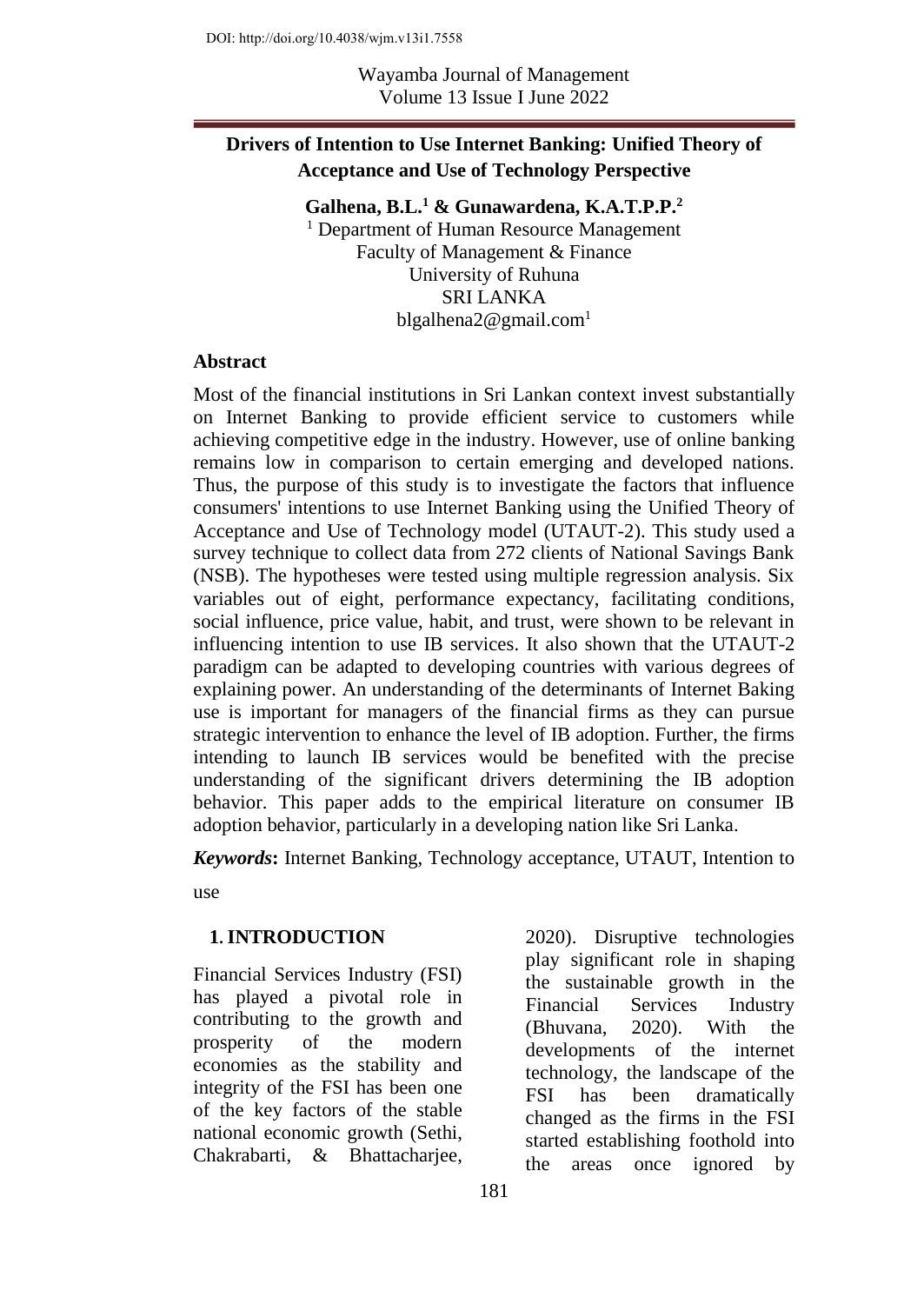traditional players (Del Gaudio, Porzio, Sampagnaro, & Verdoliva, 2021). Financial services firms are classified as those that primarily engage in retail banking, commercial lending, and insurance (other than health, credit cards, mortgage banking, investment advisory, and asset management).

The technological developments pertaining to FSI include internet banking, Crypto currencies, and mobile wallets, peer to peer (P2P) lending and cross boarder payment services etc (Auer, & Böhme, 2020). Among these Intent Banking (IB), is a system that allows consumers, people, or enterprises to access accounts, do business, or acquire information on financial goods and services through the Internet (Rahmath & Hema (2011) has become focal concern among the academics and practitioners during the recent past. The diffusion/acceptance/adoption of new technology across the economy, rather than the development of new technology, influences macroeconomic productivity growth. (Malhotra,  $&$  Singh, 2007). Thus, the acceptance of the IB services by the potential customers is an important concern to ensure the growth of the industry and economy. However, the low adoption/acceptance rate of the IB services becomes one of the serious challenge confronted by the firms operating in the FSI (Camilleri, & Grech, 2017).

Prior research have analyzed determinants of IB adoption with the consideration to the organizational, technological, individual and environmental factors, though they come up with the inconsistent results (Aboobucker, & Bao, 2018; Alalwan, Dwivedi, Rana, & Algharabat, 2018; Zahir, & Gharleghi, 2015). Determinants of IB acceptance have been identified using different theoretical models including Technology Acceptance Model, Diffusion of Innovation Theory, Theory of Planed behavior, Theory of Acceptance and Use of Technology model (Alwan et al. 2016, Boateng et al. 2016, Yuan et al., 2014, Cudjoe et al., 2016). The majority of studies on the factors of IB adoption are focused on developed markets, such as the United States or Europe, and this gap in the literature in other contexts must be addressed. As a result, this research aims to contribute to the empirical literature on the uptake of IB services, particularly in a developing nation like Sri Lanka.

During last couple of years there has been significant emphasis placed on launching IB services by majorities of banks in Sri Lanka (Central Bank of Sri Lanka, 2018). As a result of this trend the consumer adoption and usage may be drastically transformed, and however only a handful of studies looked specifically on this phenomenon in Sri Lankan context (Kariyawasam, & Jayasiri, 2016;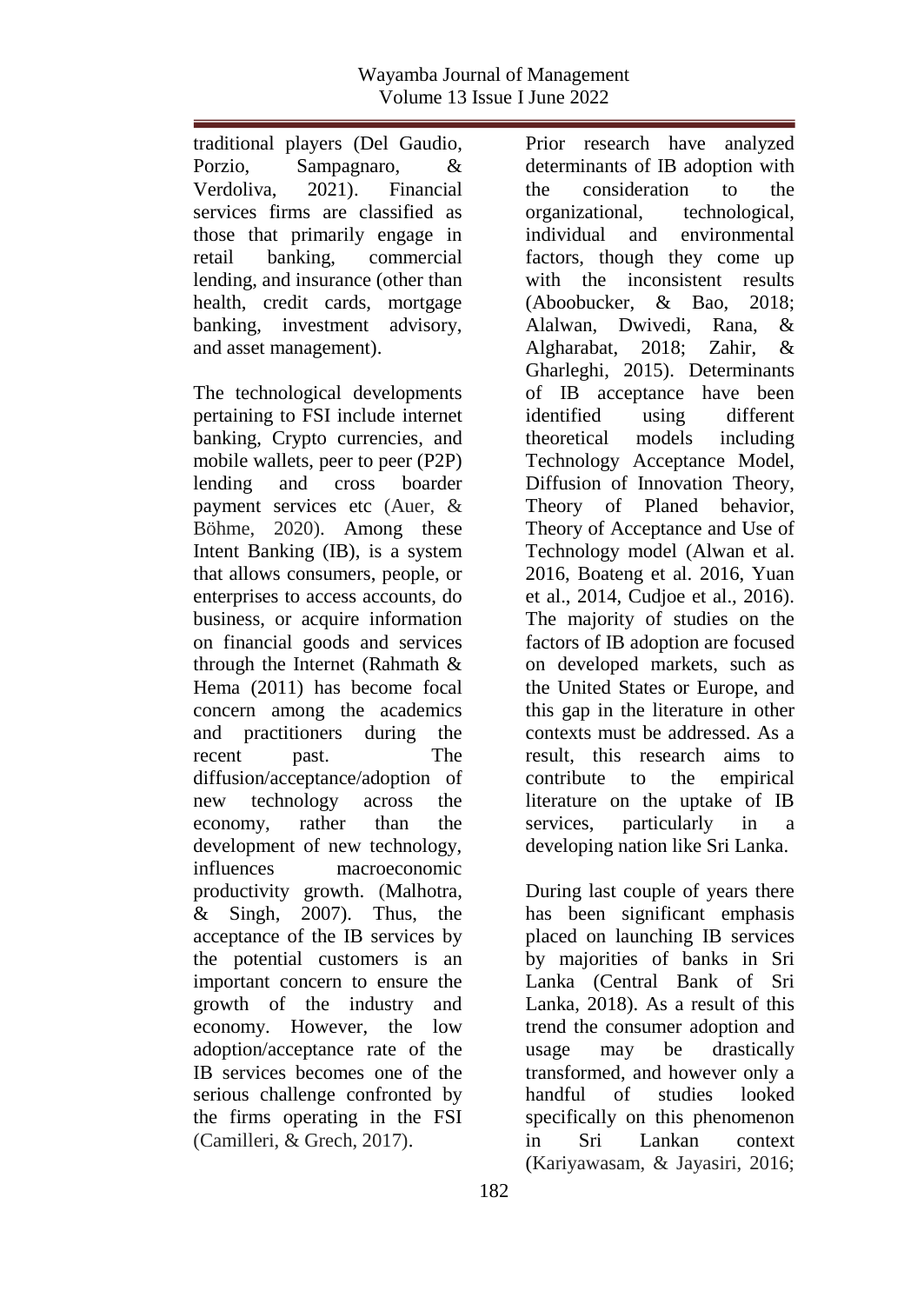Nayanajith, Damunupola, & Ventayen, 2019). In comparison to both industrialized and developing nations in the area, the amount of IB usage in Sri Lanka remains low (Kariyawasam and Jayasiri, 2016 Priyangika, Perera, & Rajapakshe, 2017). Moreover, IB adoption levels in Sri Lanka is relatively low despite high adoption level of general technological advancements such as mobile usage, internet usage (Premarathne and Gunathilake 2016).

The low IB service adoption rate is troublesome for banking institutions as they are unable to realize the expected outcomes of launching IB interventions (Alwan & Al-Zu bi, 2016). Managers at financial businesses are likely to continue flailing, squandering time and resources on IB services until they understand the fundamental causes contributing to this low adoption rate (Roy, Balaji, Kesharwani, & Sekhon, 2017). Though many empirical studies were conducted in the developed context on this phenomenon it is rather challenging to generalize those findings to the Sri Lankan context due to the notable differences pertain to the education level (Grimm et al., 2010), cultural beliefs and values (Samarasinghe, 2012) and economic conditions (Popkova, 2014) between the developing and developed country two contexts. As a result, this research aims to contribute to the

empirical literature on IB adoption behavior of consumers, particularly in a developing nation like Sri Lanka. Thus, the research question addressed in this study is, "What variables influence customers' propensity to employ IB services in Sri Lanka?" The purpose of this research is to determine the factors that influence consumers' intentions to use Internet banking in Sri Lanka, with a focus on National Saving Bank. The study is positioned with the Unified Theory of Acceptance and Use of Technology theory to fulfill the purpose.

The structure of the paper is as follows. The study's second portion discusses previous research on Internet banking, online banking use, and determinants of desire to utilize internet banking, as well as associated technology adoption/acceptance theories. The second part concludes by giving the current study's research model, followed by the hypothesis formulation. The third portion describes the technique used to perform the study, and the fourth section gives the findings, followed by a discussion of the important findings. Last section of the paper discusses the theoretical and practical implication of the findings, limitation and directions of the future research.

#### **2. LITERATURE**

#### **2.1. Internet banking**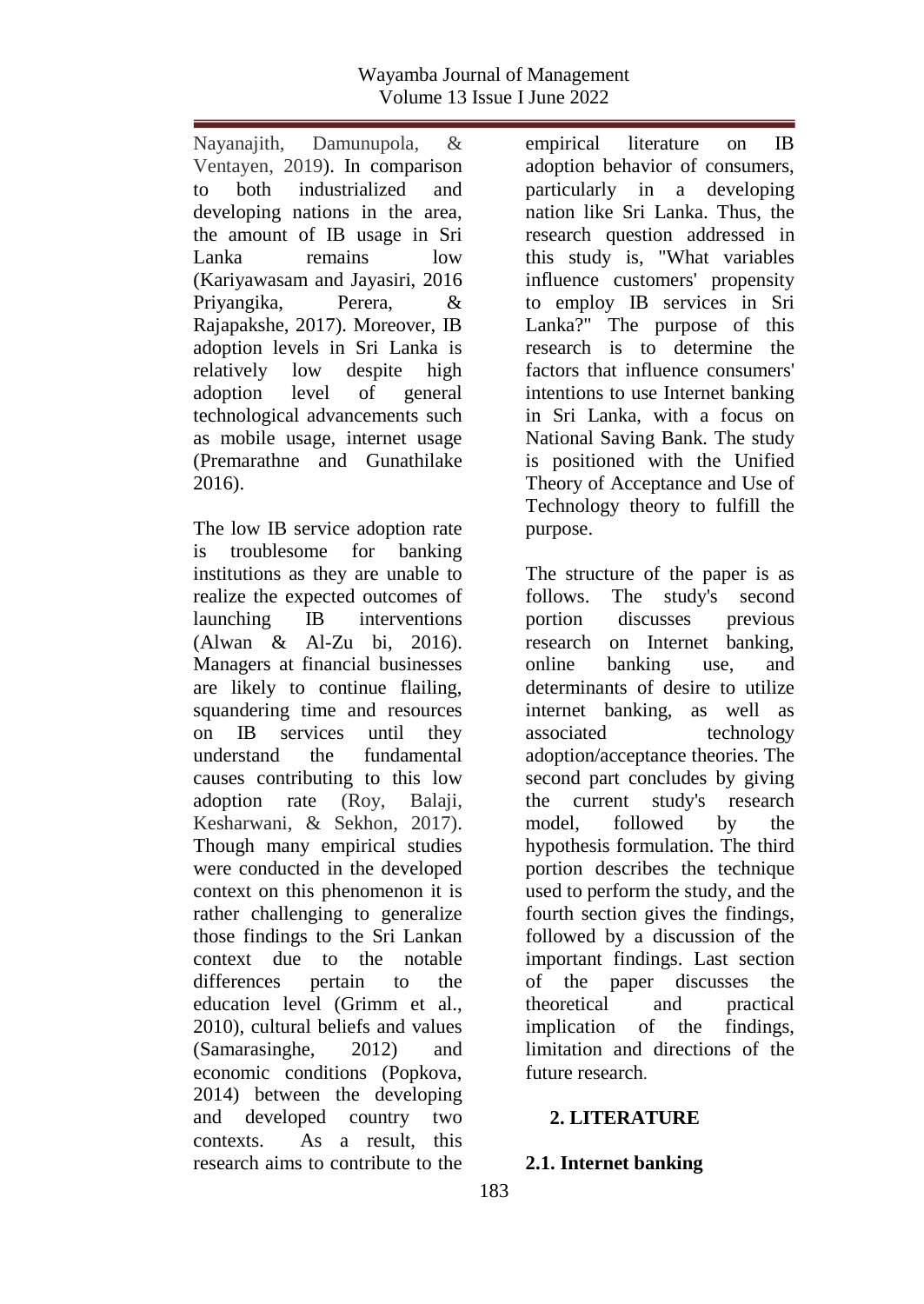Internet banking mainly allows a user to conduct financial transactions via the Internet. Based on this functionality of internet banking several authors provided definitions on IB. Few of the definitions on IB is given in Table 1. When comparing all definitions, it is very much like each other as most authors discussed about change of delivery channel for banks. IB is defined as the use of internet technology to allow customers, individuals, or businesses of financial institutions to access accounts, transact business, or obtain information on financial products and services via a public or private network, including the internet, for the purposes of this study.

#### **2.2. Intention to use Internet Banking**

This part examines the existing literature on the phenomena of interest in the current investigation, namely the desire to use IB. Existing literature on innovation adoption, IT adoption, and IB adoption is studied in order to fully comprehend the IB adoption framework. Within IT and innovation adoption literature, the term "adoption" is defined as whether a person or organization uses a particular innovation, system, or practice (Jeyaraj et al., 2006). However, the term has been subject to debate among scholars, particularly in the fields of IS, technology, and innovation. Consequently, authors have used

various terms, such as "acceptance" and "implementation," to designate the adoption of an innovation, system, or practice. Table 2 shows the various terms and definitions used in IT and innovation adoption literature to denote adoption. As illustrated in the Table 2 previous studies have also used different means for operationalizing the adoption construct. Some authors have operationalized adoption using frequency of use by the individual or organization, while others have used a binary variable (adopted or not adopted) based on self-assessment. This review shows that there is no universally accepted definition and means of operationalizing the adoption construct.

In order to conceptualize the "intention to use IB" constructs, extant literature on IB adoption was reviewed and consistent with IT and innovation adoption literature, scholars and practitioners of IB adoption studies have utilized various terms to denote IB adoption. Among them, the most widely used constructs are IB adoption, extent of IB usage, IB acceptance, Diffusion of IB and Intention to use IB. Several authors (Firdous, & Farooqi, 2017; Nasri, 2011; Polasik, & Wisniewski, 2009) have used a dichotomous measure to measure IB adoption, while others (Yaseen, & El Qirem, 2017; Safeena, Date, & Kammani, 2011; Abbasi, Kamran, & Akhtar,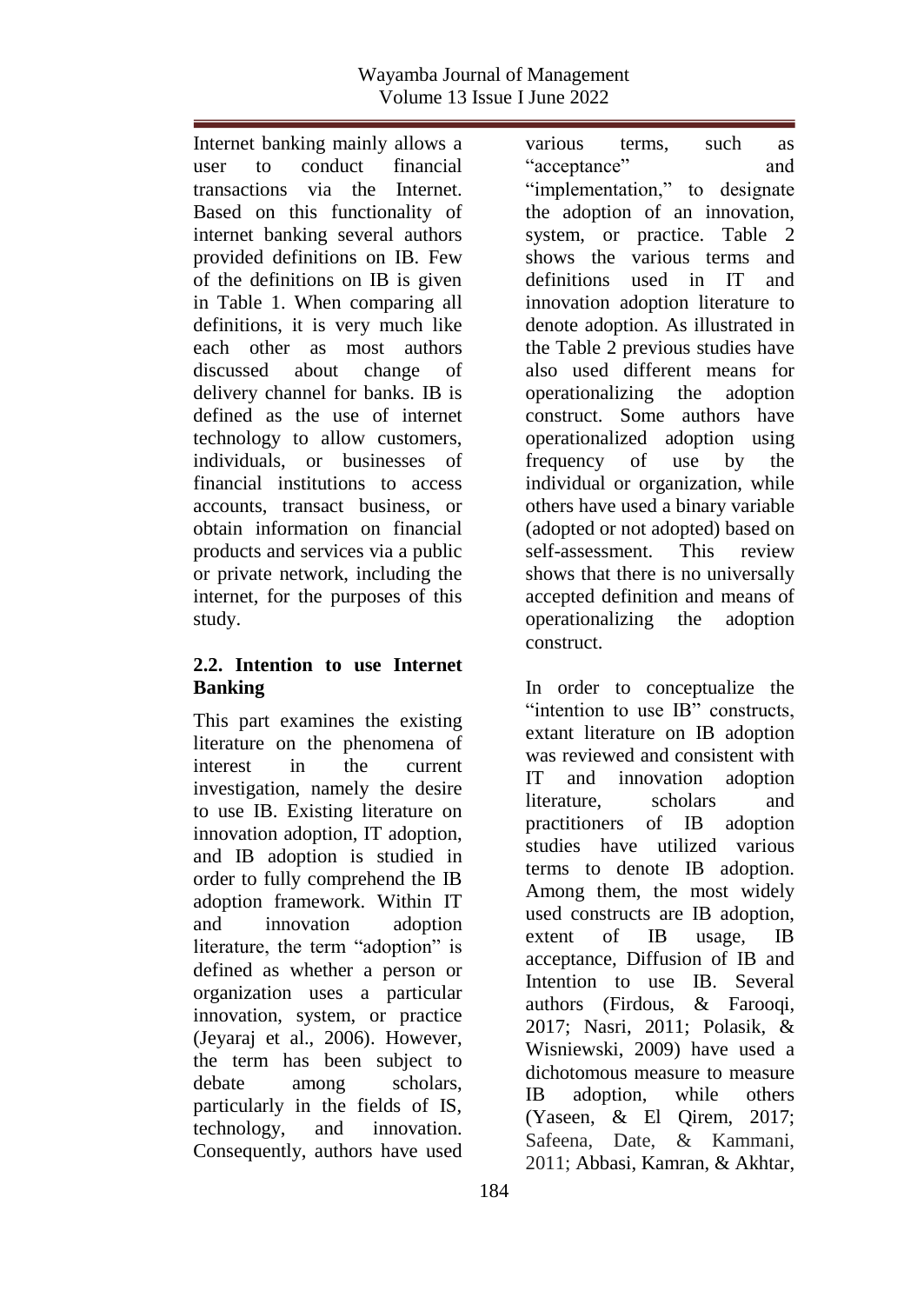2017; Lee, 2009) have used continuous variables. However, use of dichotomous variables as a measure of IT and innovation adoption has been criticized as it does not capture variance in the intention/extent of adoption. Thus, the present study operationalizes the intention to use IB construct as a continuous variable.

#### **2.3. Theories of Technology (IB) Adoption**

A variety of models and frameworks have been created to explain user adoption of new technologies and the elements that influence user acceptability. As IB is treated as a technological innovation, and present study is aim at exploring determinants of intention to use IB services reviewing such theories are important. Most widely tested technology adoption theories includes: Theory of Reasoned Action (TRA) (Ajzen and Fishbein, 1980), Theory of Planned Behaviour (TPB) (Ajzen, 1991), Decomposed Theory of Planned Behaviour (DTPB) (Taylor & Todd, 1995); the Technology Acceptance Model (TAM) (Davis, 1989), TAM2 (Venkatesh & Davis, 2000) and the Unified Theory of Acceptance and Use of Technology (UTAUT) (Venkatesh et al. 2003), the Diffusion Innovation Theory (DIT) (Rogers, 1985).

These models have changed throughout time as a consequence of academics' ongoing efforts to validate and extend them. In this technology adoption literature, the most extensively tested models are TRA, TPB, and TAM. However, all three models have been critiqued for having a low explanatory power in terms of behavioral intentions, which varied between 30 and 40%. (Jeyaraj *et al*, 2006).

In answer to the aforementioned criticisms, Venkatesh et al. (2012) created the UTAUT2 model, which provides new insights into the elements influencing technology adoption as well as how social and organizational culture impacts individual usage behavior. Despite the fact that the UTAUT2 model is relatively young, having emerged in 2012, researchers in the field of information systems are progressively investigating its applicability, validity, and reliability to explain technology adoption in many scenarios. When compared to previous models, UTAUT2 generated a significant improvement in the variance explained in technology usage, i.e., 40% to 52% in UTAUT and 56% to 74% in UTAUT2 (Venkatesh et al. 2012). Furthermore, since it focuses on consumer usage context, UTAUT2 is more suitable to this study. Other technology acceptance and use models, such as the original UTAUT, are more suitable in the context of employee use (Rogers, 2003). Based on above discussion, it is expected that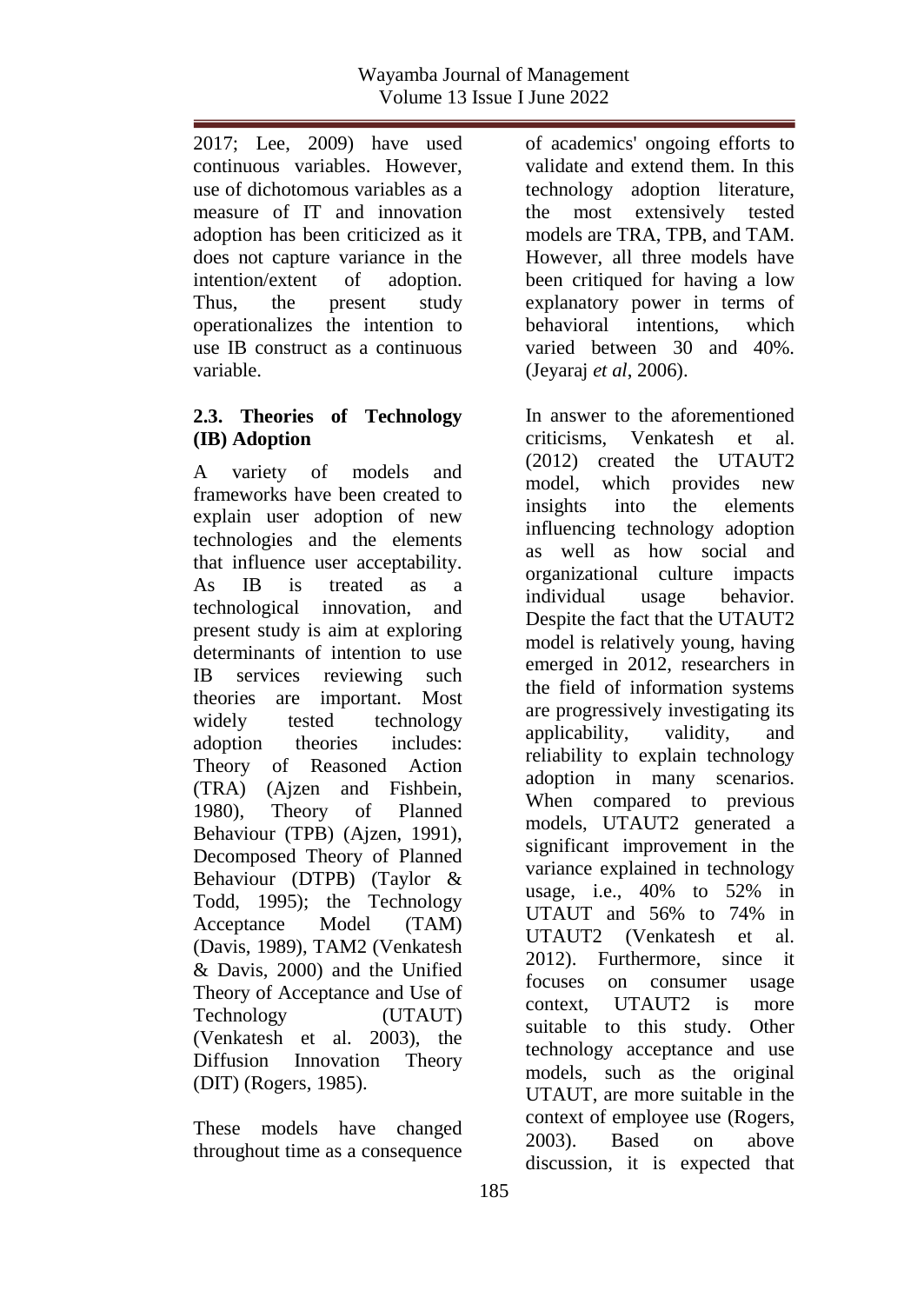UTAUT2 is a preferable model in this study. Because there have been no previous studies assessing the UTAUT2 model in the context of IB acceptance in Sri Lanka, the current study established the research model depicted in Figure 1.

## **2.4. Hypothesis**

PE is described as "the degree to which an individual feels that employing the system will assist him/her in achieving increases in work performance" (Venkatesh et al. (2003). It is apparent that once an individual perceive that IB services offers them ample opportunities to perform their tasks more efficiently and effectively they are more likely to use it. On the other hand, if they believe that IB services are not useful and does not provide them with expected performance they intend to use traditional method over IB service. Several scholars have discussed the significance of the association between PE and intention to use IB (Foon, & Fah, 2011; AbuShanab, & Pearson, 2007; Rahi, Ghani, Alnaser, & Ngah, 2018; Martins, Oliveira, & Popovic, 2014). As a result, it is expected that PE will have a large favorable impact on customers' intent to use IB.

#### **H1:Performance expectancy is positively related to customers' intention to use IB services**

Effort expectancy (EE) is defined as "the degree of ease associated with use of the system" (Venkatesh et al., 2003). When

customers perceive that it is cumbersome to access and navigates the IB services they are reluctant to use IB services vice versa. Previous research studies on UTAUT model, found that EE is a significant factor affects behavioral intention to usage IB (Rahi, & Ghani, 2019; Martins, Oliveira, & Popovic 2014). Further it has been found that EE has positive effect on behavioral intention to usage IB (Khater, 2016; Martins, Oliveira, & Popovic 2014). Thus, it is hypothesized that EE has positive influence on intention to use IB.

### **H2: Effort expectancy is positively related to customers' intention to use IB services**

Social influence (SI) is defined as "the degree to which an individual perceives that important others believe he/she should use the new system" (Venkatesh et al., 2003). Once an individual's network of influential people pushes them to utilize IB services, they are more likely to embrace IB. In contrast, such significant individuals who will impact individual decisions do not support IB adoption and do not intend to use IB services. SI is a significant factor in determining behavioral intent to use IS, and it has been established that SI has a positive effect on behavioral intent to use IS (Venkatesh et al. 2003). Furthermore, other studies found that SI has a significant positive effect on behavioral intention to usage IS (AbuShanab, & Pearson, 2007; Martins, Oliveira, &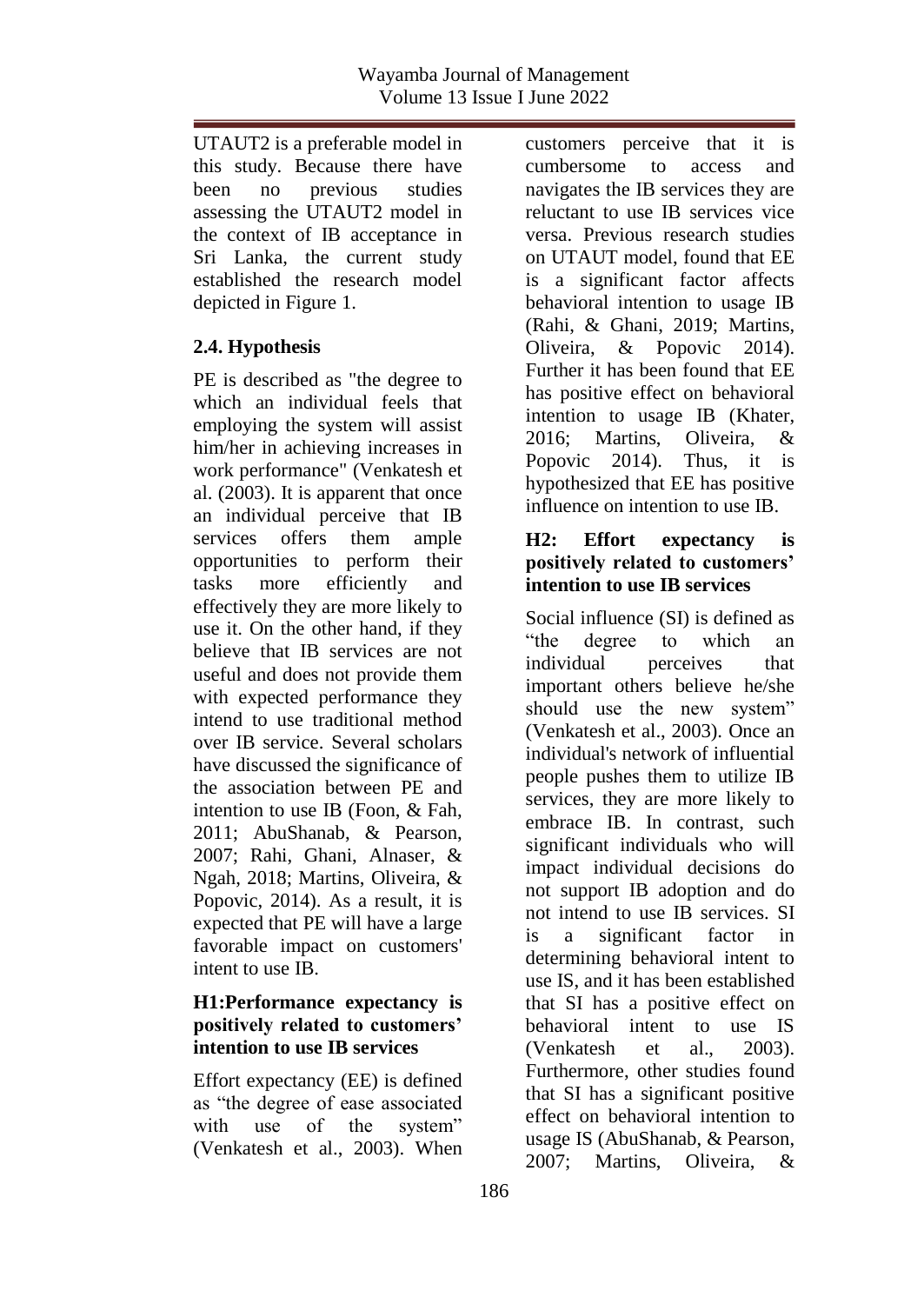Popovic 2014). Thus, consistent with UTAUT, this study hypothesized that SI has an influence on behavioral intention to usage IBS.

### **H3: Social influence is positively related to customers' intention to use IB services**

The Facilitating conditions (FC) provided to each consumer can vary Graphical User Interface, application vender, Personal computers (PC) or Mobile operating system, technology generation, mobile device and so on. A customer with access to a favorable set of FCs is more likely to want to use a technology (Venkatesh et al., 2012). From the IB perspective, access of information and other resources may vary with consumers that facilitate their use, such as videos & FAQs. It is generally expected that, all variables remain constant; a consumer having lower level of access to FCs will have lower level of intention to use IB (Venkatesh et al. 2012). Thus, following hypothesis was postulated.

#### **H4: Facilitating conditions is positively related to customers' intention to use IB services**

Hedonic motivation refers to fun or pleasure derived from using a technology, and it has been showed to play an important role in determining technology acceptance and use (Venkatesh et al. 2012). Once individuals are pleased with using IB services, they tend to continuously use it for day today banking purposes.

Conversely, when customers are not enjoying with using IB services they are more likely to shift again for the traditional Banking services. Thus, hedonic motivation will have positive correlation in determining technology use. This leads to following hypothesis.

#### **H5: Hedonic motivation is positively related to customers' intention to use IB services**

Price values refer to consumers' cognitive trade-off between the perceived benefits of the application and the monetary cost for using them (Venkatesh et al. 2012). Some people are independent and competitive, making decisions based on selected information and heuristics, whereas others are more interdependent, cooperative, and consider more details. As a result, in the context of IB, certain people are more inclined than others to pay attention to the pricing of IB services. This also implies that when individuals are compelled to pay a reduced cost to get IB services, they are more inclined to use them. Customers, on the other hand, are more hesitant to employ IB services when the costs are expected to be rather high. This leads to following hypothesis.

## **H6: Price value on will have a significant negative effect on intention to use IB services.**

Habit refers to the extent to which people tend to perform behaviors automatically because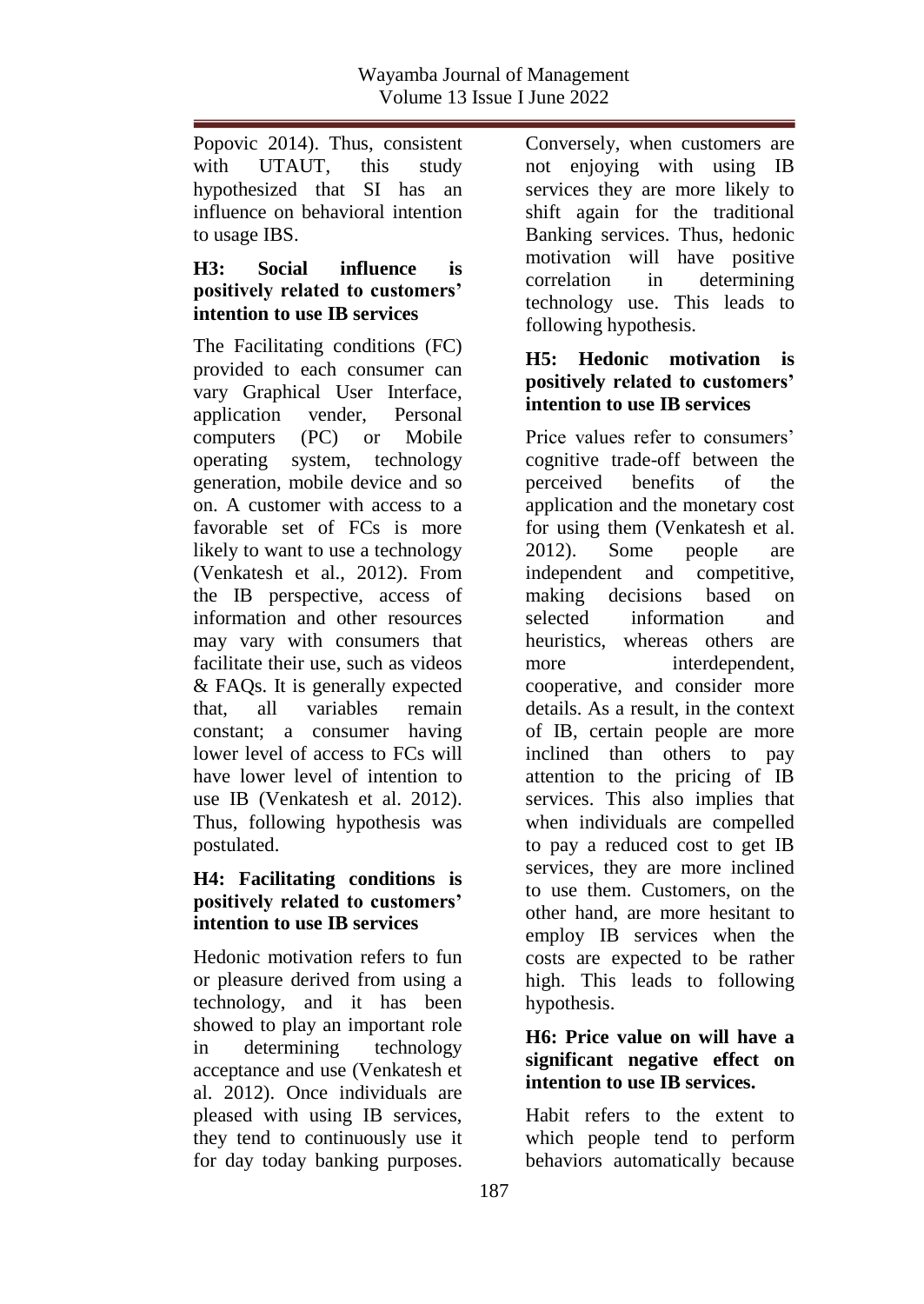of learning (Venkatesh et al. 2012). Habits, such as belief creation or retrieval, will automatically influence an individual's conduct without conscious mental effort (Gardner, 2015). For instance, after an extended period of repeated interaction with IB on working hours, a consumer may have developed a positive view toward IB and an associated behavioral intention (Venkatesh et al. 2012). This habit can be spontaneously triggering the positive intention to use behavior. As a result, stronger habit will result in a stored intention, which will impact behavior. The following hypothesis was developed as a response to the previous argument.

#### **H7: Habit will have a significant positive effect on intention to use IB services.**

Trust is the defining attribute of a relationship and determining its very existence and nature is necessary even beyond economic factors (Baptista, & Oliveira, 2015). Researchers have confirmed this when an activity entails social uncertainty and risk (Kuisma, Laukkanen, & Hiltunen, 2007). Social uncertainty and risk factors with an IB related transaction is typically high because of the behavior of the system performance is intangible. Similarly, trust is a reducer of risk in the eyes of inexperienced online customers and act as social uncertainty reducer (Gefen 2000), on seals of approval or privacy

policy statements (Weir, Douglas, Carruthers, & Jack, 2009), and on affiliations with respectable companies (Reis, Gulsecen, & Bayrakdar,2011). With IB's limited Web interface, does not allow customers to identify whether a Bank is trustworthy as in a typical face-to-face interaction. Further, trust important aspect where vendors can easily take advantage of online customer (Hutchinson, & Warren, 2003). Therefore, this study hypothesized that Trust has an influence on intention to use IBS. Thus, following hypothesis was postulated.

**H8: Trust will have a significant positive effect on intention to use IB services.**

# **3. METHODS**

The purpose of this research is to discover the key factors that explain why people want to utilize IB services. The current study is classified as a descriptive research design since the goal is to characterize the causes of IB usage intention (Zikmund et al, 2010). The current study's research objective aims to determine the primary determinants influencing the intention to utilize IB services in Sri Lanka, with a focus on NSB consumers. As a result, the survey respondents would preferably be NSB customers. As a consequence, the current study's unit of analysis is "individual." Among the leading financial institutes of Sri Lanka, NSB has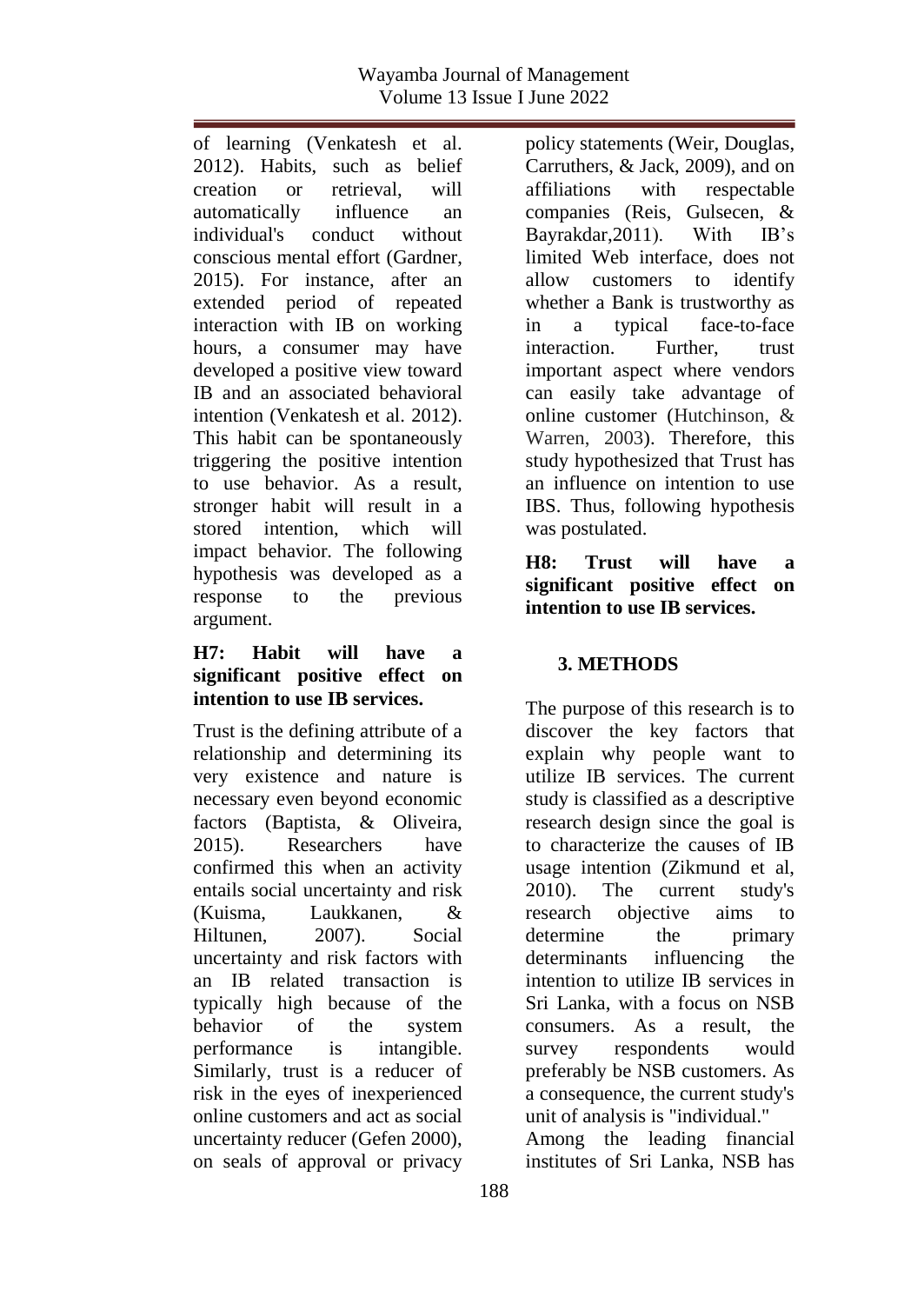been selected as it is the largest licensed specialized bank in the country. NSB was established in 1971 and presently operate with more than 255 branch network and 282 ATM machines covering Entire Island (NSB Annual Report 2018). NSB has been slow to adopt technology in past. However recent years they have turn their focus on innovation to improve their financial solutions to meet the customer expectations. To conduct this research the sample was narrowed down to customers of NSB in Colombo District as Colombo is identified as commercial hub and highly populated city in Sri Lanka.

As indicated in the Table 4, the target population  $(N= 16.089)$ consists with NSB customers in Colombo District who are using banking services provided by the National Savings Bank. As shown in Table 4, the sample of the respondents drawn for the study was 450. Assuming a very conservative response rate, a printed version of questionnaire distributed to in person, while online version distributed via email. List of customer base maintained at the head office of Bank was used as the sample frame and every  $10<sup>th</sup>$  customer in the list was taken to the sample when drawing the sample for online survey. Every fifth customer visited the branch on the certain date were taken in to consideration for drawing the sample for in person data collection.

Out of the 450 questionnaires distributed, only 338 were returned. The branch wise response rate varied from one to another (see Table 4) and the overall response rate was 75.1%. However, 66 responses were disqualified due to various reasons. 52 questioners were incomplete due to significant number of questions were not answered by the respondents, 14 questioners were answered abnormally since there was same answer for all Likert scale questions. After accounting for incomplete responses 272 were proceed to the further analysis.

Validated questions from prior relevant research were used to assess the theoretical constructs. The modified questions were verified, and language modifications were made to match the instrument to the needs of this study. Table 3 depicts the operationalization of variables. The questionnaires were written in both English and Sinhala. A professional translator completed the back translation of the current study's questionnaire. Pre study was conducted in order to ensure face validity of the study variables of the present study. Pre study was executed by selecting 12 respondents and survey questionnaire was shared among them. After one week the completed questionnaire were collected back and discussed with them the clarity and understandability of the question items. Minor changes were made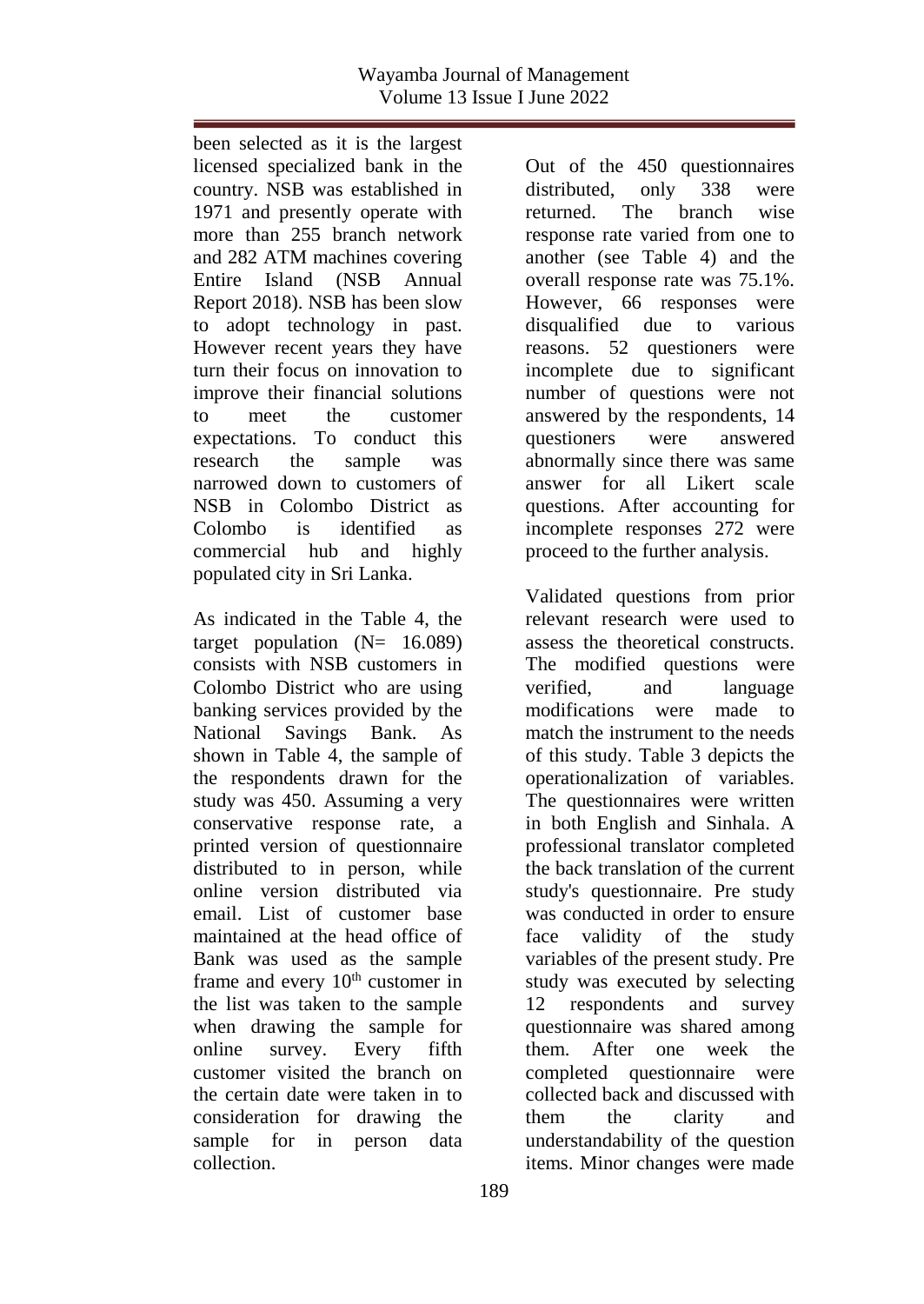to the original questionnaire based on the feedback given by the respondents.

#### **4. RESULTS**

Demographic factors were first analyzed and results are illustrated in Table 5. Majority of the respondents were male with 52.6% while 47.4% responds were female. Most of the respondents were from the age group of age 21 to 30 year with 42.6% of the total respondents. It was followed by 31 to 40 year group with representing 38.8% of the participants. Therefore, most of the participants are either represents Generation Y and generation X (Kotler & Keller, 2016). Further, in Sri Lanka perspective those age groups represent income earners with technological knowhow. Most of the participants i.e. 37.1% are having diploma as their education qualification. Further, more than 67% of the participants are having education of diploma or degree. As indicated in the table 7, 42% of the participants are having previous IB experience of more than 2 years. Further, it can be identified that clear majority of participants i.e. 69.1% is use smart phones as the preferred devise to enter the IB services.

The measures' convergent and discriminant validity were statistically verified using factor analysis. Hair et al. proposed three criteria for determining data adequacy for factor analysis (2010). First, a visual

examination of the correlation matrix indicated that a significant percentage of correlations were more than 0.30. Second, Barlett's Test of Sphericity provided statistically significant results (190pprox.. chi-square 10794, df 340, sig.000) indicating that correlations among the variables were sufficient to proceed with factor analysis. Third, for both the overall test and each variable, the measure of sample adequacy in terms of Kaiser-Meyer-Olkin (KMO) values were observed. The entire KMO value was 0.643, which is more than the threshold value of 0.50. (Hair et al., 2010). KMO values larger than 0.5 were also found in each variable. Finally, all three requirements were satisfied.

After the underlying assumptions of factor analysis were established, all variables were factored using principal component analysis. Since the current investigation employed previously validated instruments, with the exception of one variable, an a priori criteria in which the researcher stated how many factors to extract (Hair et al., 2010) was used to determine the number of components to be extracted. The rotated factor matrix was obtained using Varimax rotation. Because the majority of the constructions had a well-established theoretical foundation, items with a factor loading of +/-0.5 and above were chosen as significant loadings (Hair et al., 2010). Table 6 displays the final factor structure.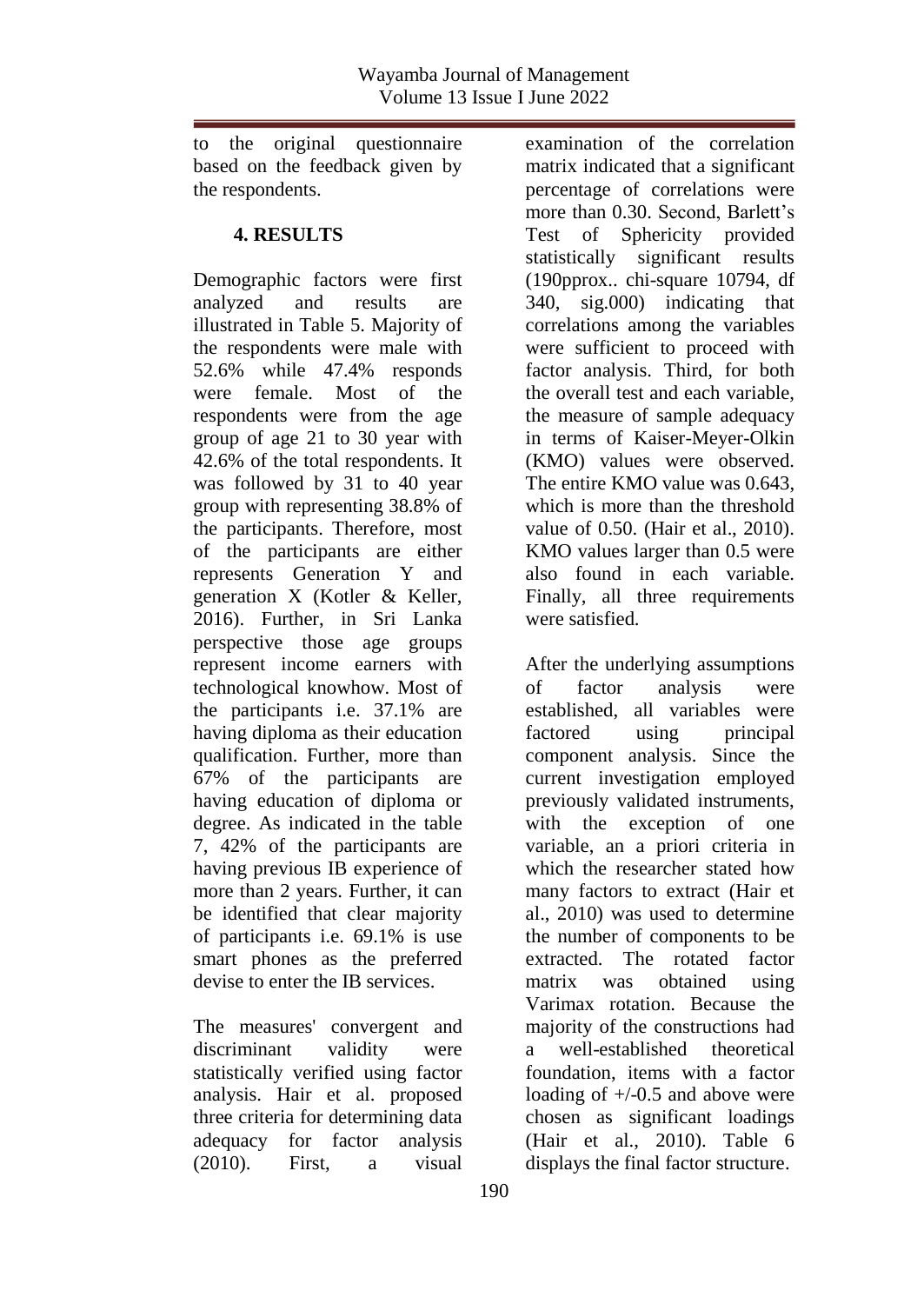Cronbach Alpha values were assessed to determine the reliability of the constructs, and the findings are reported in Table 8. All of the variables met the 0.6 criteria, indicating the measurements' internal consistency. As a consequence, correlations between variables were investigated using person correlation, and the findings are displayed in Table 7.

## **4.1. Hypothesis testing**

Hypothesis testing is based on regression analysis using SPSS. Table 9 provides the results of hypothesis testing with R2, standard coefficient, and significance. The Adjusted R Square value amounts to .429 (Table 10). Thus, the regression model explains 43% of the variance in the Internet banking adoption among respondents with the 8 independent variables specified the research model. As indicated in the ANOVA table the regression model is statistically significant  $(F =$  $29.329$ , P=  $0.000$ ).

In sum, this study confirms the results of UTAUT. Supporting H1, performance expectancy (PE) had significant effects on behavioral intention to use  $(b=$ .141,  $p = 0.023$ ). Social influence had a significant positive impact on IB adoption, supporting H3 (b  $=$  .114,  $p = 0.037$ ). Facilitating condition had a significant positive impact on IB adoption supporting H4 (b =  $0.124$ , p = 0.019). Price value was found to

have a significant effect on IB Adoption, supporting  $H6$  (b = .148, p = 0.004). Habit had a significant positive impact on IB adoption, supporting H6 ( $b =$ .392,  $p = 0$ . 000). Supporting H7 while trust was found to have a significant effect on IB Adoption, supporting H8 (b = .120, p = 0.029). Effort expectancy and hedonic motivation were not found to have a significant effect on user's IB Adoption, not supporting H2 and H5.

## **5. DISCUSSION**

The findings revealed that performance expectancy, habit, price value, facilitating condition, trust, and social influence all had a significant impact on IB adoption. IB adoption was favorably affected by habit. The association between habit and IB adoption has been studied, and the findings verified the significance of the link. This study found that over a long time of recurrent encounter with IB during working hours, a consumer may have established a favorable opinion of IB and a related behavioral intention. This is consistent with the findings of the Alalwan, Dwivedi, Rana, Lal, & Williams, (2018).

The findings also suggested that facilitating condition has a significant positive effect on IB adoption. As suggested by previous studies of Foon, & Fah, (2011), this implies that once an individual perceive that IB services offers them ample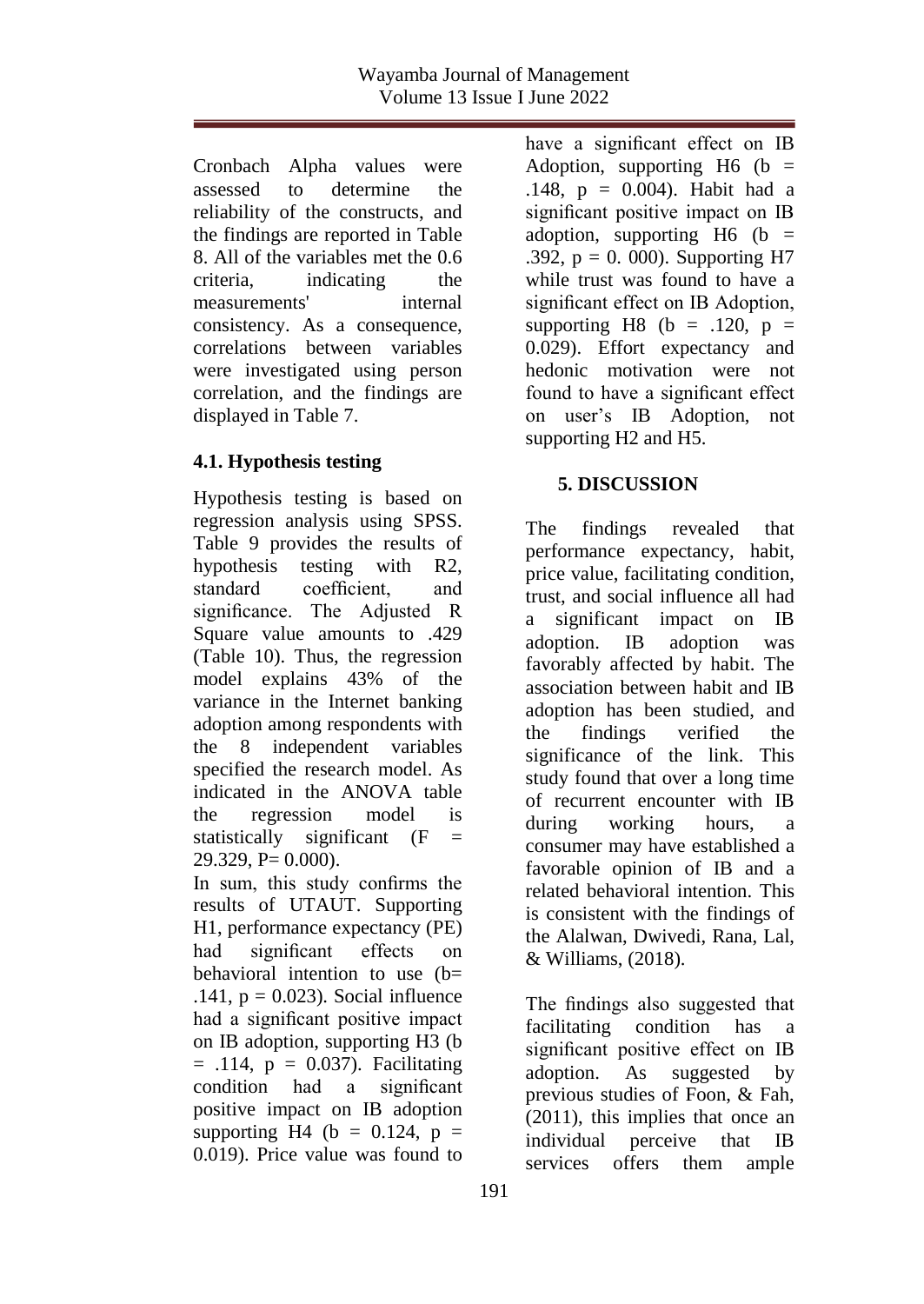other factors in determining IB adoption. Possible reason for this inconsistent finding would be related with the demographic profiles of the respondents. More than 82 percent of the participants are millennial born after 1981 having basic technical knowledge to operate internet banking which clearly indicate that effort expectancy will not significant as they may possess necessary technical skills as well as the present day technology provide greater user interface support to the users. Further, most of the participants i.e. 37.1% are having diploma as their education qualification and more than 67% of the participants are having education of diploma or degree. This indicates the level of awareness of using such technological applications with minimum effort among the respondents. Moreover, this study

opportunities to perform their tasks more efficiently and effectively they are more likely to use it. Moreover, consistent with previous findings (Roy, Kesharwani, & Bisht, 2012), this study found that trust has a significant effect on IB adoption. This finding means that when employees confident on using IB service over their security the level of usage is increased. This study also confirms the importance of social influence and price value in predicting customers' IB adoption and confirm the validity of UTAUT model in the context of Internet banking adoption. These findings are consistent with previous studies of Chaouali, Yahia, & Souiden, (2016). This study also found empirical support for the relationship between performance expectancy and IB adoption. This means that once an individual perceive that IB services offers them ample opportunities to perform their tasks more efficiently and effectively they are more likely to use it. This confirms the similar results of the previous studies (Foon, & Fah, 2011; Zhou, Lu, & Wang, 2010).

However this study did not find statistically significant relationship for the effort expectancy, hedonic motivation with IB adoption. This result is not consistent with theory proposed in UTAUT. This may imply that customer' perceptions about effort effectiveness and hedonic motivation will not play a more influential factor than the

was based on the customers who were visiting the Colombo branches and the possibility of having great deal of exposure on using technological applications is much higher among them as they reside in metropolitan arrears in the country. The possible reason for not supporting the relationship between hedonic motivation and intention to use IB services could be explained with respects to nature of the services provided with IB services. Hedonic motivation refers to fun or pleasure derived from using a technology, (Venkatesh et al. 2012). Involving with the IB services are mostly routine where no diversity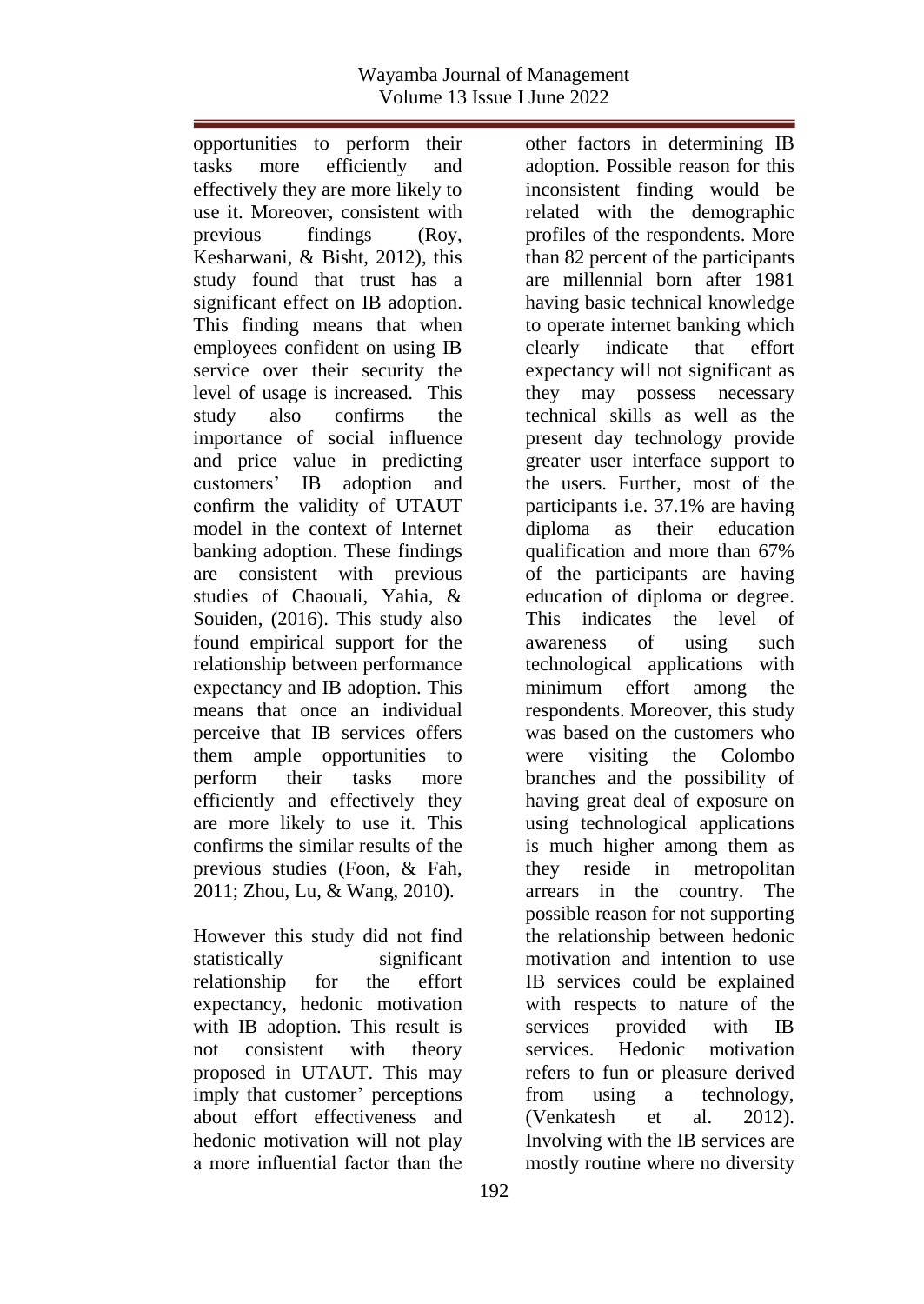is associated with. Thus, when someone use the routine feature provided by the IB services several time marginal utility is diminishing.

### **6. CONCLUSION**

## **6.1. Implications**

This research study is conducted based on UTAUT2 model proposed by Venkatesh et al. (2012) integrating Trust as an independent variable. This model was not previously tested in developing economy setting i.e. Sri Lankan context in general as well as area of internet banking acceptance. As a consequence, this research study contributes to bridging the theoretical gap between developed and developing settings, and the research findings contribute to the present literature by providing insights into the factors influencing Internet banking usage.

This study offered a model for assessing IB service intention, which may also be used to explain other e-banking usage behavior studies, such as mobile banking or other e-banking services. The study further contributes to the discovery that, among the identified independent factors, habit is the most important factor determining intention to use internet banking. Overall, this study has added to the body of knowledge in the subject of technology acceptance literature for a developing country like Sri Lanka. Financial

institutions are experiencing a significant difficulty due to low utilization of their IB services. According to Curran and Meuter (2007), as clients become more aware and comfortable with banking technology, organizations must learn how to manage Self-Service Technologies effectively. As a result, it is critical to assist financial institutions in developing an appropriate marketing plan that would increase the acceptable level of IB acceptance among their consumers. These findings will assist financial institutions in determining the most appropriate marketing strategy. Such findings will enable financial institutions to determine the most effective marketing plan for encouraging clients to adopt Internet banking as a more convenient and innovative channel.

In the Performance Expectancy aspect, it can identify that online users are highly concern about the effectiveness of what they performed using IB. Therefore, it is necessary to create marketing campaign on awareness of IB services of firms among the customers about the benefits of IB specially focusing on convenience and availability.

Facilitating condition is statistically proven that it is an important variable on intention to usage IB. As a result, financial institutions should spend in increasing the operational comfort and simplicity of their IB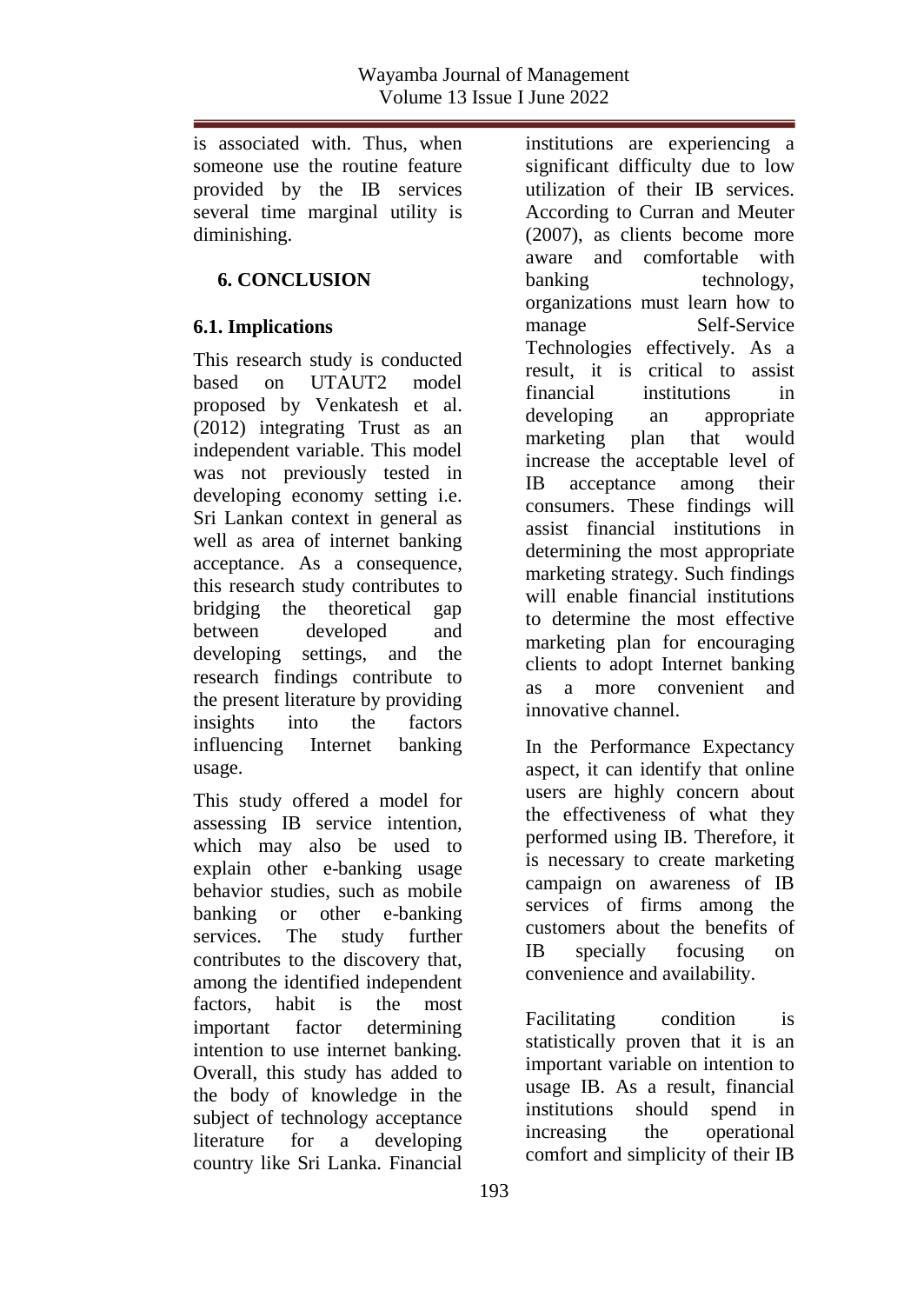platforms in order to make their services more user-friendly. Furthermore, banks should educate their consumers on how to conduct their day-to-day banking operations using IB services and make the services more familiar to them. When customers visit the branch, it is advantageous if the staff members can persuade and educate them on how to utilize IB services (Alalwan et al., 2014). Thereby, the bank will be able to resurrect customer hesitancy toward use Internet banking services due to lack of knowledge on how it works.

Price value of IB services is affecting intention to use IB services. To have rapid IB usage penetration levels among customers, financial institutes should devise an effective pricing strategy on their products. For example, the bank should promote discounts or waive off service charges to online utility bill payments. Thereby, the bank will be able to increase customer on-boarding to the IB services.

According to the survey findings, habit has been the most important factor of determining Intention to use IB services. To increase the repetition of the user behavior bank should be constantly reminded to online user via regular SMS or email messages. Thereby, bank will be able to be in the mind of the user and will be able to increase frequency of use of them.

Finally, trust has been playing pivotal role affecting on intention to use IB services. Therefore, it is necessity to persuade customers that using IB is trustworthy and less risky. Presently, most banks obtain necessary security certificates on its website and guarantee to provide a safe and secure internet banking experience. However, this may be addressed by offering adequate education and information on how to use IB correctly and safely, as well as enhancing the appearance of their websites (Gefen et al., 2003). Furthermore, structural assurances such as legal and regulatory compliance, warranty certificates, and so on must be made easier. As a result, it will alleviate customers' concerns about the possibility of fraud, hacking, and other risks associated with Internet banking.

## **6.2. Limitations and Future Research**

This study was conducted in the context of Sri Lanka targeting subset of IB users of Colombo City from the NSB which will hinder the generalizability. Colombo city is the technologically most advance area of the country. Further, by narrow downing the sample, the sample size was limited to 272 individual respondents without considering business entities. Hence, the findings may not apply to entirety of the NSB nor financial sector of Sri Lanka, as there is vast disparity in technological advancement when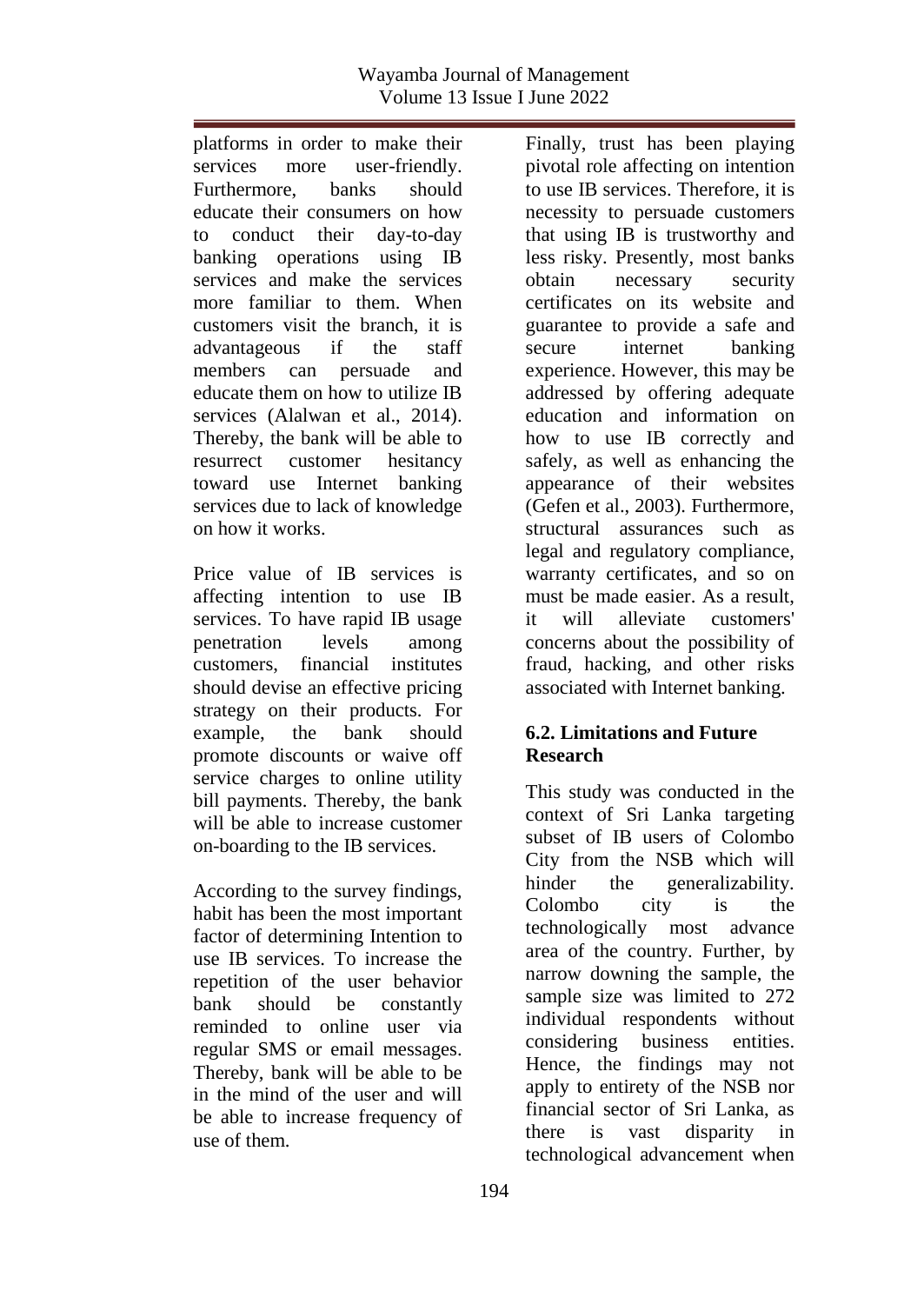compare to Colombo city to other areas of the country.

Further, the usage of IB in Sri Lanka is showing exponential growth over the last few years, hence it may be too early to conclude in this regard. Thus, a longitudinal study could circumvent this problem and the extent how much the effect of the proposed factors could be stable or change over time.

Finally, this report doesn't consider the regulatory and security aspect of the IB which create a significant impact on customer perception. In terms of security, it is critical to recognize important issues provided by the proliferation of information and communication technologies, as well as new opportunities created by the consequent digital transformation. In terms of regulation, it will be useful to establish which government policies and public investments are required to bridge the different digital gaps and reap digital profits.

With the constraints stated above, various promising topics for future study remain to be investigated, some of which are as follows. This research might

be applied or replicated in other electronic banking services such as mobile banking, ATMs, telephone banking, and credit cards in the future. This would be useful in determining the model's external validity. Further, this study is about human behavior, which is subject to change as the time passed by. Also, this data collection in this study was carried out by using closed ended questions which may not be able to capture the full respond of the participant. Therefore, it will be beneficial to conduct longitudinal study to gain valuable inside into the behavioural intention of the online users.

This research conducted using the UTAUT model which is one of the technology acceptance models. Therefore, it will be interesting for future research to test and explore different constructs from other technology acceptance models to test in the Sri Lankan context. = Future study might also be undertaken to broaden the research model by including additional issues such as regulatory and security concerns. Finally, the sample size could be made greater by covering a substantial area of Sri Lanka will help to generalize the research findings.

#### **APPENDIX**

|  | <b>Table 1: Conceptualization of Internet Banking</b> |  |  |
|--|-------------------------------------------------------|--|--|
|--|-------------------------------------------------------|--|--|

| <b>Author and Year</b> | <b>Definition</b>                                      |
|------------------------|--------------------------------------------------------|
| Berger $(2003)$        | "An alternative delivery channel through which banking |
|                        | services are performed."                               |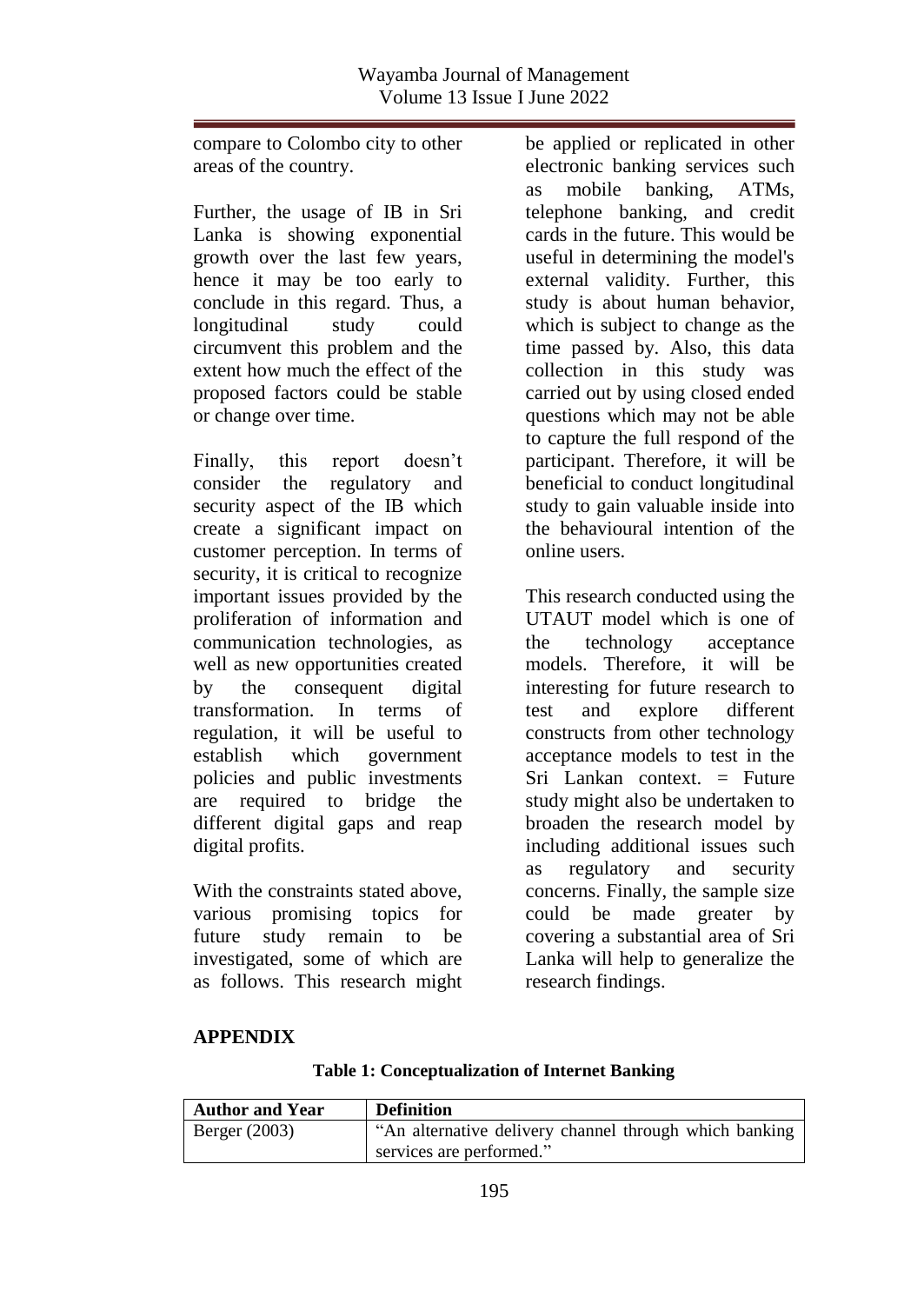| Liao, Shao, Wang $\&$<br>Chen (1999)                 | "The provision of operations such as opening an account,<br>money transfer, finding out the bill details and paying off<br>the bill"                                                                                                                                                                                           |
|------------------------------------------------------|--------------------------------------------------------------------------------------------------------------------------------------------------------------------------------------------------------------------------------------------------------------------------------------------------------------------------------|
| Reis, Gulsecen &<br>Bayrakdar (2011)                 | "Banking services which eliminate the obligation of<br>having to go to the bank branch during the working hours<br>of the bank and having to wait in the queue, which can be<br>accessed from everywhere where internet is available,<br>through which all operations can be carried out except<br>physical money operations." |
| Rahmath & Hema<br>(2011)                             | "Internet banking acts as a kind<br>of financial<br>intermediation which makes transaction through the<br>Internet."                                                                                                                                                                                                           |
| Gopalakrishnan,<br>Wischnevsky &<br>Damanpour (2003) | "Internet banking is defined as a bank that offers (web-<br>based) transactional services."                                                                                                                                                                                                                                    |
|                                                      |                                                                                                                                                                                                                                                                                                                                |
| Bradley & Stewart<br>(2002)                          | "Internet banking represents an electronic and remote<br>distribution channel for delivering financial services on a<br>virtual level."                                                                                                                                                                                        |

# **Table 2: Terms used in IT and Innovation Adoption Literature**

| <b>Variable</b>     | <b>Definition</b>                                                                                                                                                                                               |
|---------------------|-----------------------------------------------------------------------------------------------------------------------------------------------------------------------------------------------------------------|
| Perceived           | "The amount of use of an innovation by a person or                                                                                                                                                              |
| system use          | organization. This is a self-report of the frequency of use by the<br>individual or organization."                                                                                                              |
| Intent to use       | "A person's or organization's intention to use or adopt an<br>innovation in the future. This is usually measured using<br>forward-looking statements that capture the intent of the person<br>or organization." |
| Adoption            | "Whether a person or an organization is an adopter or a non-<br>adopter of an innovation. This is usually measured as a binary<br>variable based on self-assessment."                                           |
| <b>Diffusion</b>    | "The extent to which a person or an organization exploits an<br>innovation. This is usually measured as a percentage of<br>available features used, possible sites adopted, or possible<br>applications."       |
| Rate of adoption    | "The diffusion curve over time. This is usually measured as the<br>percentage of adopters in a population."                                                                                                     |
| Actual system       | "The amount of actual use of an innovation by an individual or                                                                                                                                                  |
| use                 | organization. This is an objective measure typically obtained<br>from logs."                                                                                                                                    |
| Time of<br>adoption | "A person's or organization's time of adoption. This is typically<br>measured by an absolute (such as "2017") or relative ("two<br>years ago") year of adoption."                                               |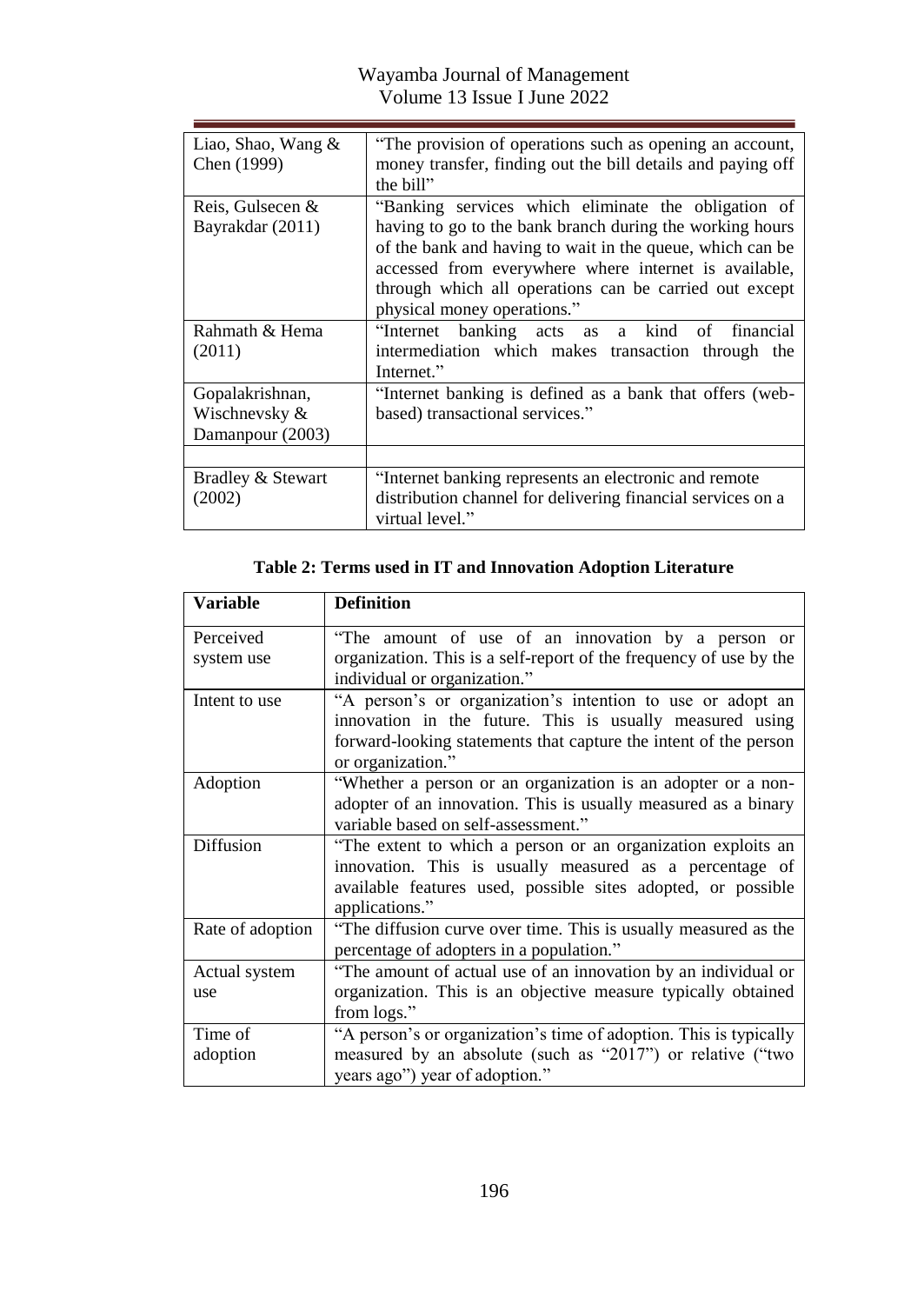

**Figure 1: Research Model**

| Code            | <b>Item Description</b>                                                      | Source                  |
|-----------------|------------------------------------------------------------------------------|-------------------------|
|                 | <b>Performance Expectancy</b>                                                |                         |
| PE <sub>1</sub> | I find Internet Banking useful in my daily financial Venkatesh et al. (2012) |                         |
|                 | activities.                                                                  |                         |
| PE <sub>2</sub> | Using Internet Banking increase my chances of                                |                         |
|                 | achieving financial freedom that are important to                            |                         |
|                 | me.                                                                          |                         |
| PE <sub>3</sub> | Using Internet Banking helps me accomplish things                            |                         |
|                 | more quickly.                                                                |                         |
| PE <sub>4</sub> | Using Internet Banking increase my productivity.                             |                         |
| PE <sub>5</sub> | Overall, I would find Internet Banking to be                                 | Leong et al. $(2013)$   |
|                 | advantageous.                                                                |                         |
|                 | <b>Effort Expectancy</b>                                                     |                         |
| EE 1            | Learning how to use Internet Banking is easy for me.                         | Venkatesh et al. (2012) |
| EE <sub>2</sub> | My interaction with Internet Banking is clear and                            |                         |
|                 | understandable.                                                              |                         |
| EE 3            | I find Internet Banking easy to use.                                         |                         |
| EE 4            | It is easy for me to become skilful at using Internet                        |                         |
|                 | Banking.                                                                     |                         |
|                 | <b>Social Influence</b>                                                      |                         |
| SI <sub>1</sub> | People who are important to me think that I should                           | Venkatesh et al. (2012) |
|                 | use Internet Banking.                                                        |                         |
| SI <sub>2</sub> | People who influence my behaviour think that I                               |                         |
|                 | should use Internet Banking.                                                 |                         |
| $SI$ 3          | People whose opinions that I value prefer that I use                         |                         |
|                 | Internet Banking.                                                            |                         |

# **Table 3: Operationalization of variables**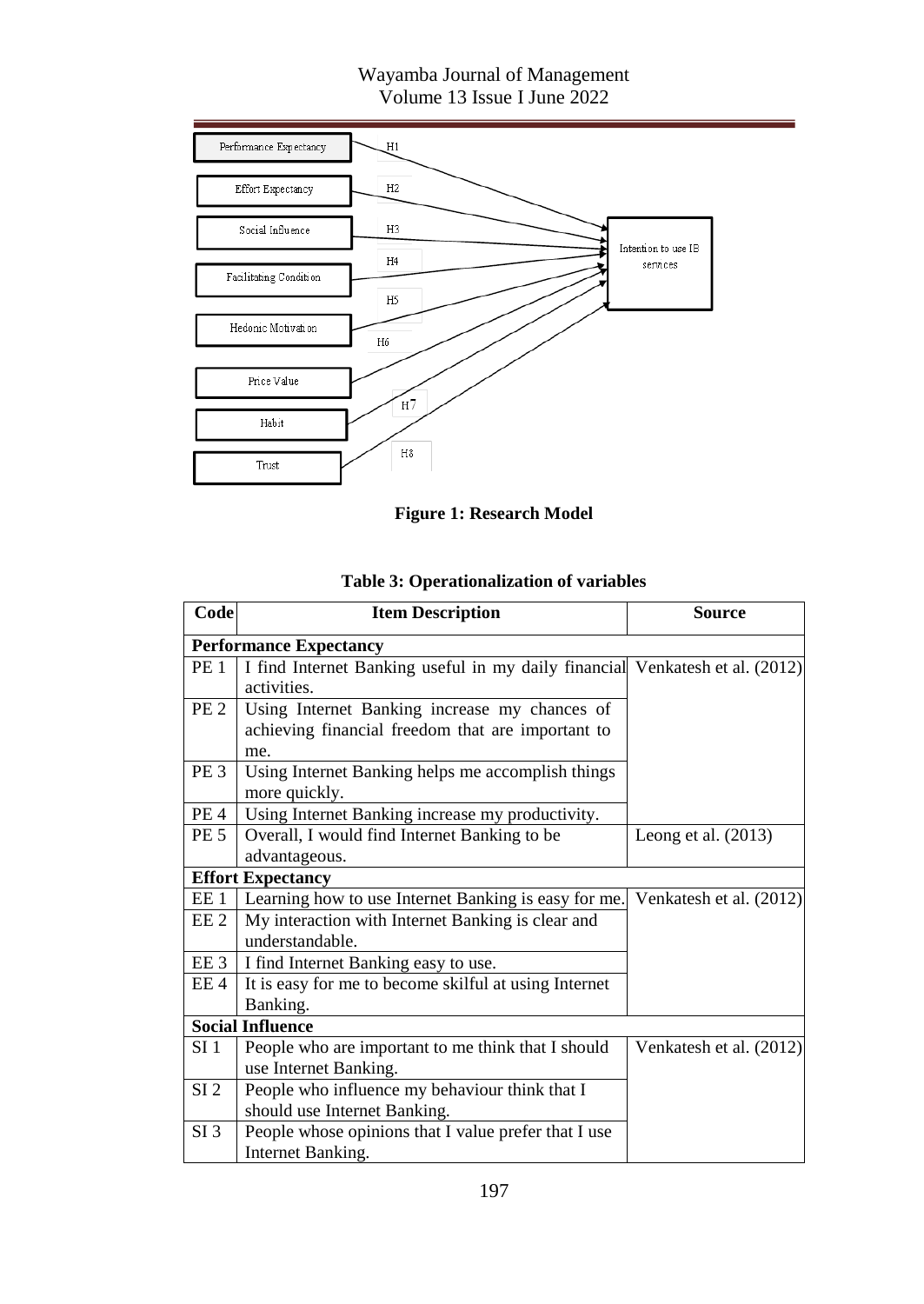|                    | <b>Facilitating Condition</b>                          |                         |
|--------------------|--------------------------------------------------------|-------------------------|
| FC <sub>1</sub>    | I have the resources necessary to use Internet         | Venkatesh et al. (2012) |
|                    | Banking.                                               |                         |
| FC <sub>2</sub>    | I have the knowledge necessary to use Internet         |                         |
|                    | Banking.                                               |                         |
| FC <sub>3</sub>    | Internet Banking is compatible with other              |                         |
|                    | technologies I use.                                    |                         |
| FC <sub>4</sub>    | I can get help from others when I have difficulties    |                         |
|                    | using Internet Banking.                                |                         |
|                    | <b>Hedonic Motivation</b>                              |                         |
|                    | HM 1 Using Internet Banking is fun.                    | Venkatesh et al. (2012) |
|                    | HM 2 Using Internet Banking is enjoyable.              |                         |
|                    | HM 3 Using Internet Banking is entertaining.           |                         |
|                    | HM 4 Using Internet Banking gives me pleasure.         | Yang (2013)             |
| <b>Price Value</b> |                                                        |                         |
| PV <sub>1</sub>    | Internet Banking is Reasonably priced.                 | Venkatesh et al. (2012) |
| PV <sub>2</sub>    | Internet Banking is good value for the money.          |                         |
| PV <sub>3</sub>    | At the current price, Internet Banking provides good   |                         |
|                    | value.                                                 |                         |
| <b>Habit</b>       |                                                        |                         |
| HT1                | The use of Internet Banking has become a habit for     | Venkatesh et al. (2012) |
|                    | me.                                                    |                         |
| HT <sub>2</sub>    | Using Internet Banking has become natural to me.       |                         |
| HT <sub>3</sub>    | I am addicted to using Internet Banking.               |                         |
| <b>Trust</b>       |                                                        |                         |
| <b>TR1</b>         | I believe that Internet Banking is trustworthy.        | Gefen et al. (2003)     |
| TR <sub>2</sub>    | I trust in Internet Banking.                           |                         |
| TR <sub>3</sub>    | I don't doubt the honesty of Internet Banking.         |                         |
| TR <sub>4</sub>    | I feel assured that legal and technological structures |                         |
|                    | adequately protect me from problems on Internet        |                         |
|                    | Banking.                                               |                         |
| <b>TR 5</b>        | Internet Banking has the ability to fulfil its task.   |                         |
|                    | <b>Behavioural Intention</b>                           |                         |
| BI <sub>1</sub>    | I intended to use Internet Banking in the future.      | Venkatesh et al. (2012) |
| BI <sub>2</sub>    | I will always try to use Internet Banking to meet my   |                         |
|                    | daily financial needs.                                 |                         |
| BI <sub>3</sub>    | I plan to use Internet Banking in the future.          |                         |
| BI4                | I will recommend others to use internet Banking.       | Akour (2010)            |

**Table 4: Questionnaire Distribution and Response Rate**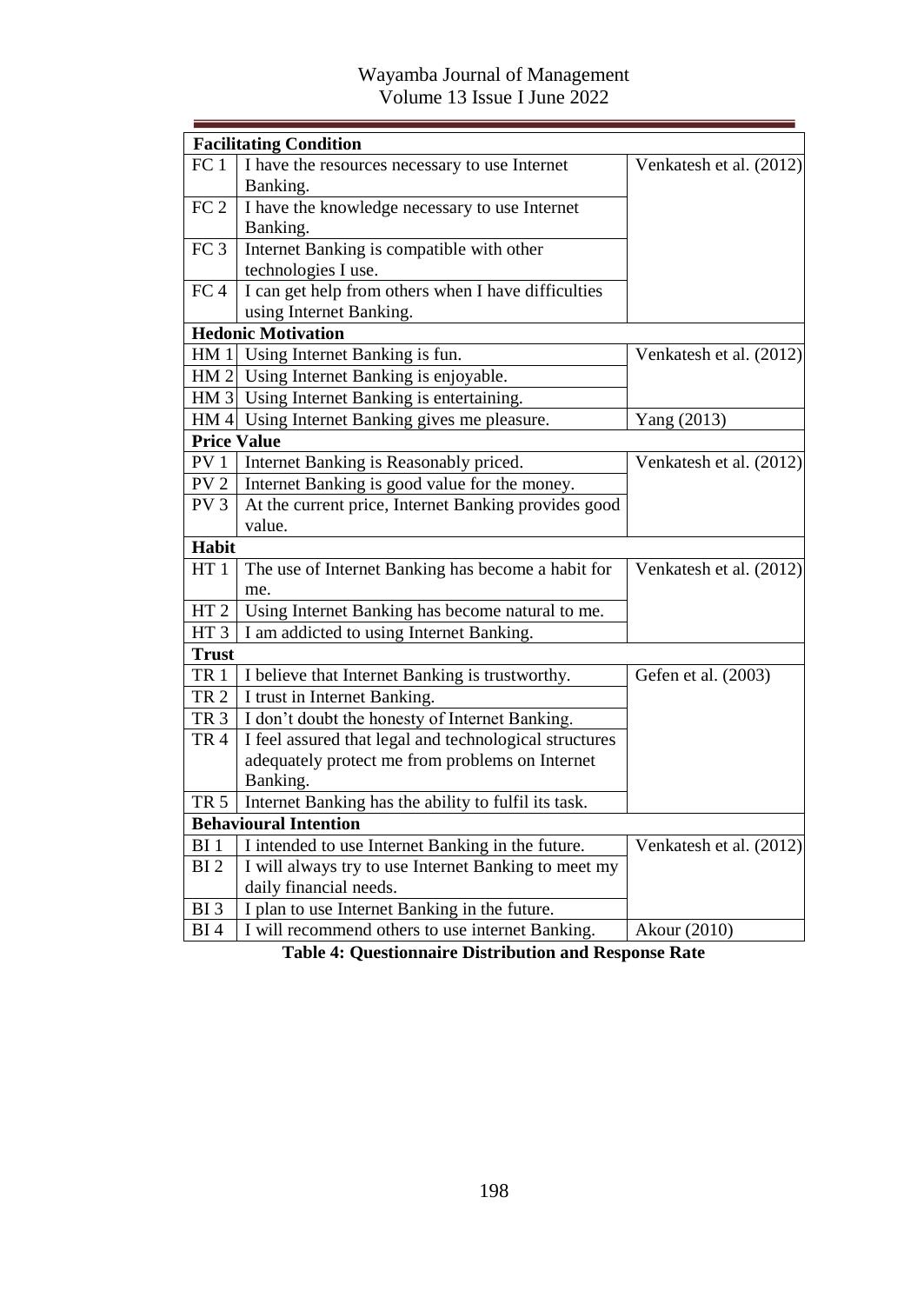| Name of the      | <b>Population</b> | <b>Questionnaire</b> | <b>Questionnaire</b> | <b>Response</b> |
|------------------|-------------------|----------------------|----------------------|-----------------|
| <b>Branch</b>    |                   | distributed          | returned             | rate %          |
| Head Office      | 4375              | 125                  | 105                  | 84.0            |
| City             | 1985              | 55                   | 37                   | 67.3            |
| <b>City Plus</b> | 537               | 15                   | 14                   | 93.3            |
| <b>Borella</b>   | 1876              | 50                   | 37                   | 74.0            |
| Maligawatta      | 766               | 20                   | 16                   | 80.0            |
| Wellawatta       | 1866              | 50                   | 43                   | 86.0            |
| Bambalapitiya    | 1987              | 55                   | 38                   | 69.1            |
| World Trade      | 998               | 30                   | 18                   | 60.0            |
| Centre           |                   |                      |                      |                 |
| Pettah           | 769               | 20                   | 9                    | 45.0            |
| Kotahena         | 675               | 20                   | 13                   | 65.0            |
| Kollupitiya      | 255               | 10                   | 8                    | 80.0            |
| Total            | 16089             | 450                  | 338                  | 75.1            |

**Table 5: Demographic profile of the respondents**

| Variable                                | <b>Frequency</b> | <b>Percent</b> |  |  |
|-----------------------------------------|------------------|----------------|--|--|
|                                         |                  |                |  |  |
| Gender                                  |                  |                |  |  |
| Female                                  | 129              | 47.4           |  |  |
| Male                                    | 143              | 52.6           |  |  |
| Age category                            |                  |                |  |  |
| 20 Years or Less                        | 11               | 4.0            |  |  |
| 21 to 30 years                          | 116              | 42.6           |  |  |
| 31 to 40 years                          | 100              | 36.8           |  |  |
| 41 years or above                       | 45               | 16.5           |  |  |
| <b>Education Level</b>                  |                  |                |  |  |
| G.C.E. O/L or below                     | 8                | 2.9            |  |  |
| G.C.E. A/L                              | 80               | 29.4           |  |  |
| Diploma                                 | 101              | 37.1           |  |  |
| Degree or higher education              | 83               | 30.5           |  |  |
| <b>Experience with Internet Banking</b> |                  |                |  |  |
| Less than 6 months                      | 51               | 18.8           |  |  |
| 6-12 Months                             | 47               | 17.3           |  |  |
| 1-2 Years                               | 59               | 21.7           |  |  |
| More than 2 Years                       | 115              | 42.3           |  |  |
| Preferred devise of use                 |                  |                |  |  |
| <b>Smart Phone</b>                      | 188              | 69.1           |  |  |
| $PC/$ Laptop $-$ Office                 | 36               | 13.2           |  |  |
| P/C Laptop - Personal                   | 48               | 17.6           |  |  |

Source: Survey Data, 2019

**Table 6: Factor Analysis**

| Items | Factors |        |        |         |        |       |       |       |       |
|-------|---------|--------|--------|---------|--------|-------|-------|-------|-------|
|       | Perfor  | Effort | Social | Facilit | Hedoni | Price | Habit | Trust | Inten |
|       | mance   | Expect | influe | atıng   |        | Value |       |       | tion  |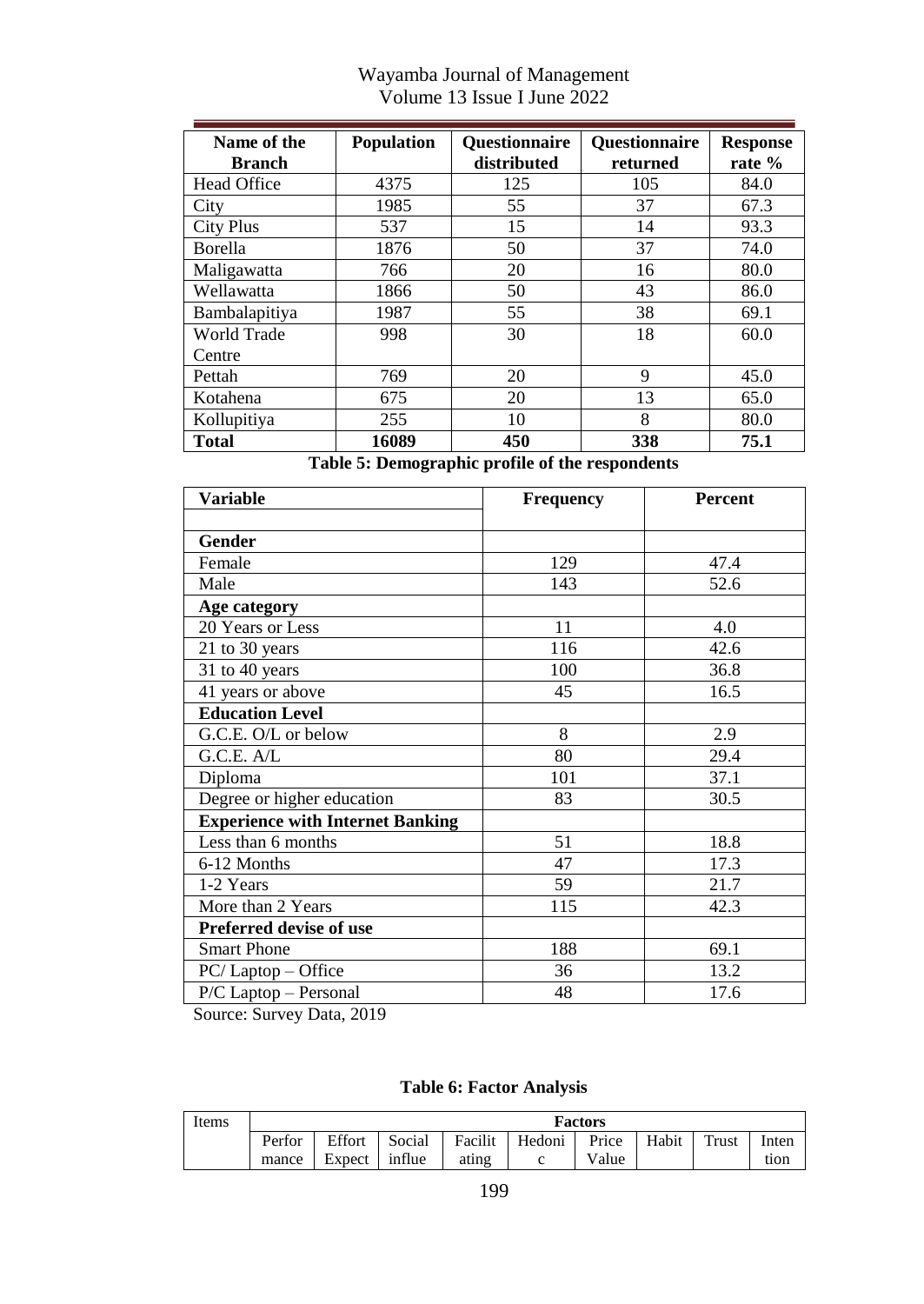|                           | Expect                 | ancy  | nce  | conditi | Motiva |      |      |      | to   |
|---------------------------|------------------------|-------|------|---------|--------|------|------|------|------|
|                           | ancy                   |       |      | on      | tion   |      |      |      | use  |
| PE <sub>1</sub>           | .641                   |       |      |         |        |      |      |      |      |
| PE2                       | .676                   |       |      |         |        |      |      |      |      |
| PE <sub>3</sub>           | .645                   |       |      |         |        |      |      |      |      |
| PE4                       | .722                   |       |      |         |        |      |      |      |      |
| PE <sub>5</sub>           | .631                   |       |      |         |        |      |      |      |      |
| EE1                       |                        | .682  |      |         |        |      |      |      |      |
| EE2                       |                        | .652  |      |         |        |      |      |      |      |
| EE <sub>3</sub>           |                        | .751  |      |         |        |      |      |      |      |
| EE <sub>4</sub>           |                        | .728  |      |         |        |      |      |      |      |
| EE <sub>5</sub>           |                        | .614  |      |         |        |      |      |      |      |
| SI <sub>1</sub>           |                        |       | .581 |         |        |      |      |      |      |
| SI <sub>2</sub>           |                        |       | .651 |         |        |      |      |      |      |
| $SI$ 3                    |                        |       | .675 |         |        |      |      |      |      |
| FC1                       |                        |       |      | .654    |        |      |      |      |      |
| FC <sub>2</sub>           |                        |       |      | .715    |        |      |      |      |      |
| FC <sub>3</sub>           |                        |       |      | .674    |        |      |      |      |      |
| FC 4                      |                        |       |      | .712    |        |      |      |      |      |
| HM1                       |                        |       |      |         | .781   |      |      |      |      |
| HM <sub>2</sub>           |                        |       |      |         | .526   |      |      |      |      |
| HM3                       |                        |       |      |         | .658   |      |      |      |      |
| HM <sub>4</sub>           |                        |       |      |         | .742   |      |      |      |      |
| PV <sub>1</sub>           |                        |       |      |         |        | .642 |      |      |      |
| PV <sub>2</sub>           |                        |       |      |         |        | .514 |      |      |      |
| PV <sub>3</sub>           |                        |       |      |         |        | .582 |      |      |      |
| HT1                       |                        |       |      |         |        |      | .524 |      |      |
| HT <sub>2</sub>           |                        |       |      |         |        |      | .641 |      |      |
| HT3                       |                        |       |      |         |        |      | .652 |      |      |
| <b>TR1</b>                |                        |       |      |         |        |      |      | .687 |      |
| TR <sub>2</sub>           |                        |       |      |         |        |      |      | .742 |      |
| TR <sub>3</sub>           |                        |       |      |         |        |      |      | .651 |      |
| TR <sub>4</sub>           |                        |       |      |         |        |      |      | .587 |      |
| TR <sub>5</sub>           |                        |       |      |         |        |      |      | .492 |      |
| BI <sub>1</sub>           |                        |       |      |         |        |      |      |      | .587 |
| $\overline{BI}2$          |                        |       |      |         |        |      |      |      | .625 |
| BI <sub>3</sub>           |                        |       |      |         |        |      |      |      | .712 |
| BI <sub>4</sub><br>$\sim$ | $\sim$<br>$\mathbf{r}$ | 0.010 |      |         |        |      |      |      | .673 |

Source: Survey Data, 2019

| <b>Variable</b>               | Cronbach's Alpha | <b>No. of Items</b> |
|-------------------------------|------------------|---------------------|
| Performance Expectancy        | .665             |                     |
| <b>Effort Expectancy</b>      | .759             |                     |
| Social Influence              | .905             |                     |
| <b>Facilitating Condition</b> | .644             |                     |
| <b>Hedonic Motivation</b>     | .703             |                     |
| Perceived Value               | .767             |                     |
| Trust                         | .649             |                     |
| <b>Behavioral Intention</b>   | .782             |                     |

Source: Survey Data, 2019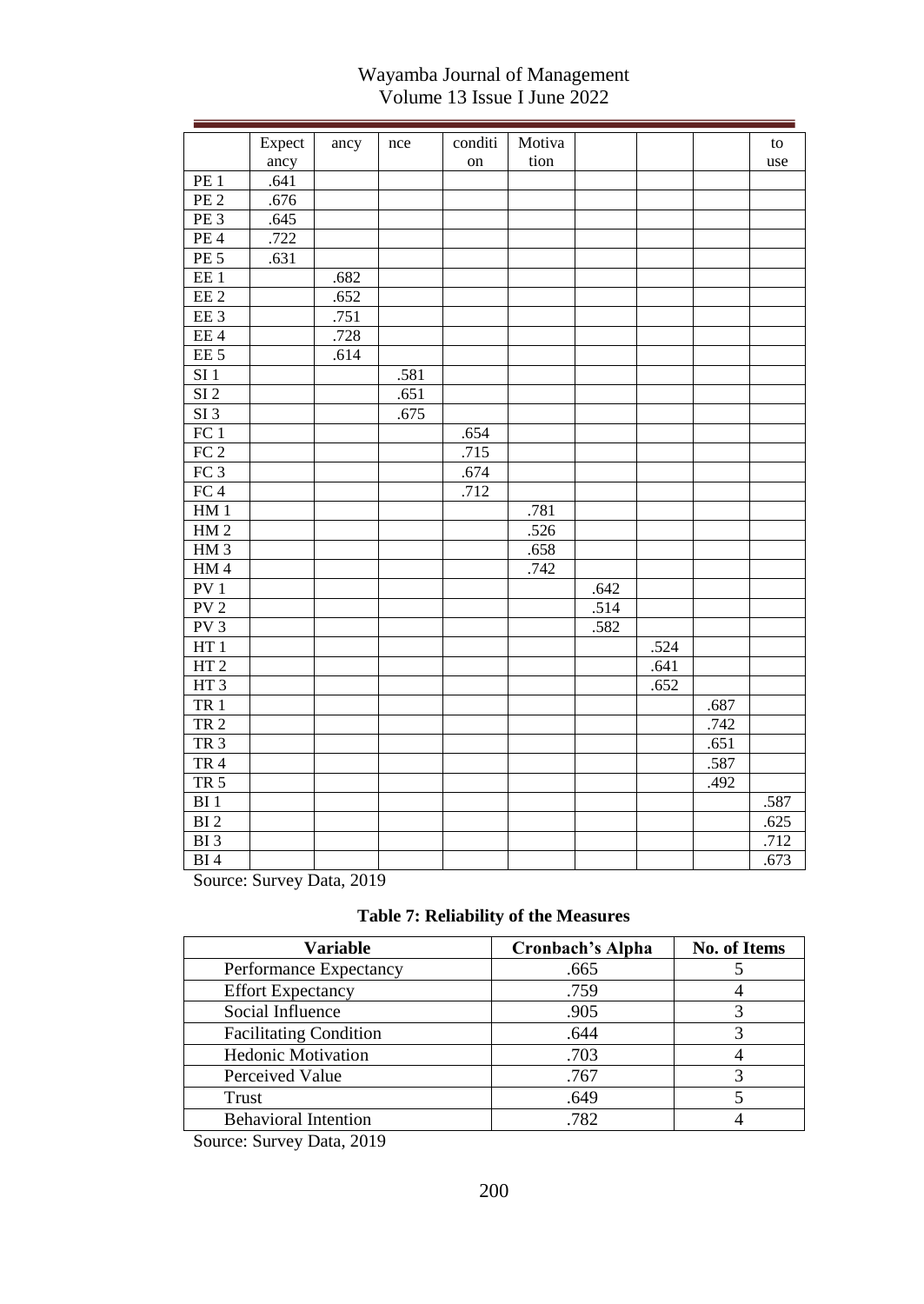#### **Table 8: Correlations**

|           | PE        | EE        | <b>SI</b> | FC        | HM       | <b>PV</b> | HB       | BI        |
|-----------|-----------|-----------|-----------|-----------|----------|-----------|----------|-----------|
| PE        |           |           |           |           |          |           |          |           |
| EE        | $.441**$  |           |           |           |          |           |          |           |
| SI        | $.186**$  | $.314***$ |           |           |          |           |          |           |
| FC        | $.349**$  | $.377**$  | .116      |           |          |           |          |           |
| HM        | $.494**$  | $.563**$  | $.498***$ | $.224***$ |          |           |          |           |
| <b>PV</b> | $.381**$  | $.295***$ | $.123*$   | $.229**$  | $.287**$ |           |          |           |
| HB        | $.539**$  | $.263**$  | .090      | $.346**$  | $.448**$ | $.221**$  |          |           |
| BI        | $.489**$  | $.252**$  | .039      | $.359**$  | $.357**$ | $.342**$  | $.590**$ |           |
| TR        | $.374***$ | $.451***$ | $.302**$  | $.309**$  | $.393**$ | $.291**$  | $.287**$ | $.335***$ |

\*\*. Correlation is significant at

the 0.01 level (2-tailed).

\*. Correlation is significant at

the 0.05 level (2-tailed).

#### **Table 9: Coefficients**

| <b>Variables</b>          | <b>Unstandardized</b> |                     | <b>Standardized</b>        | T        | Sig. |  |
|---------------------------|-----------------------|---------------------|----------------------------|----------|------|--|
|                           |                       | <b>Coefficients</b> | Coeffici                   |          |      |  |
|                           |                       |                     | ents                       |          |      |  |
|                           | B                     | Std.<br>Error       | <b>Beta</b>                |          |      |  |
| (Constant)                | 1.130                 | .304                |                            | 3.717    | .000 |  |
| Performance<br>Expectancy | .163                  | .071                | .141                       | 2.279    | .023 |  |
| <b>Effort Expectancy</b>  | $-.079$               | .065                | $-.075$                    | $-1.221$ | .223 |  |
| Social Influence          | .078                  | .037                | .114                       | 2.096    | .037 |  |
| Facilitating<br>Condition | .138                  | .059                | .124                       | 2.354    | .019 |  |
| Hedonic<br>Motivation     | .089                  | .065                | .094                       | 1.368    | .173 |  |
| Perceived Value           | .129                  | .044                | .148                       | 2.906    | .004 |  |
| Habit                     | .283                  | .042                | .392                       | 6.664    | .000 |  |
| Trust                     | .176                  | .080                | .120                       | 2.195    | .029 |  |
| Adjusted R2               | .429                  |                     |                            |          |      |  |
| <b>ANOVA</b>              |                       |                     | $F = 29.329$ , $P = 0.000$ |          |      |  |

Source: Survey Data, 2019

#### **REFERENCES**

|  | Abbasi, S., Kamran, S., and |  | <b>Factors</b>         | Affecting |  |
|--|-----------------------------|--|------------------------|-----------|--|
|  | Akhtar, C. (2017).          |  | Customers' Adoption of |           |  |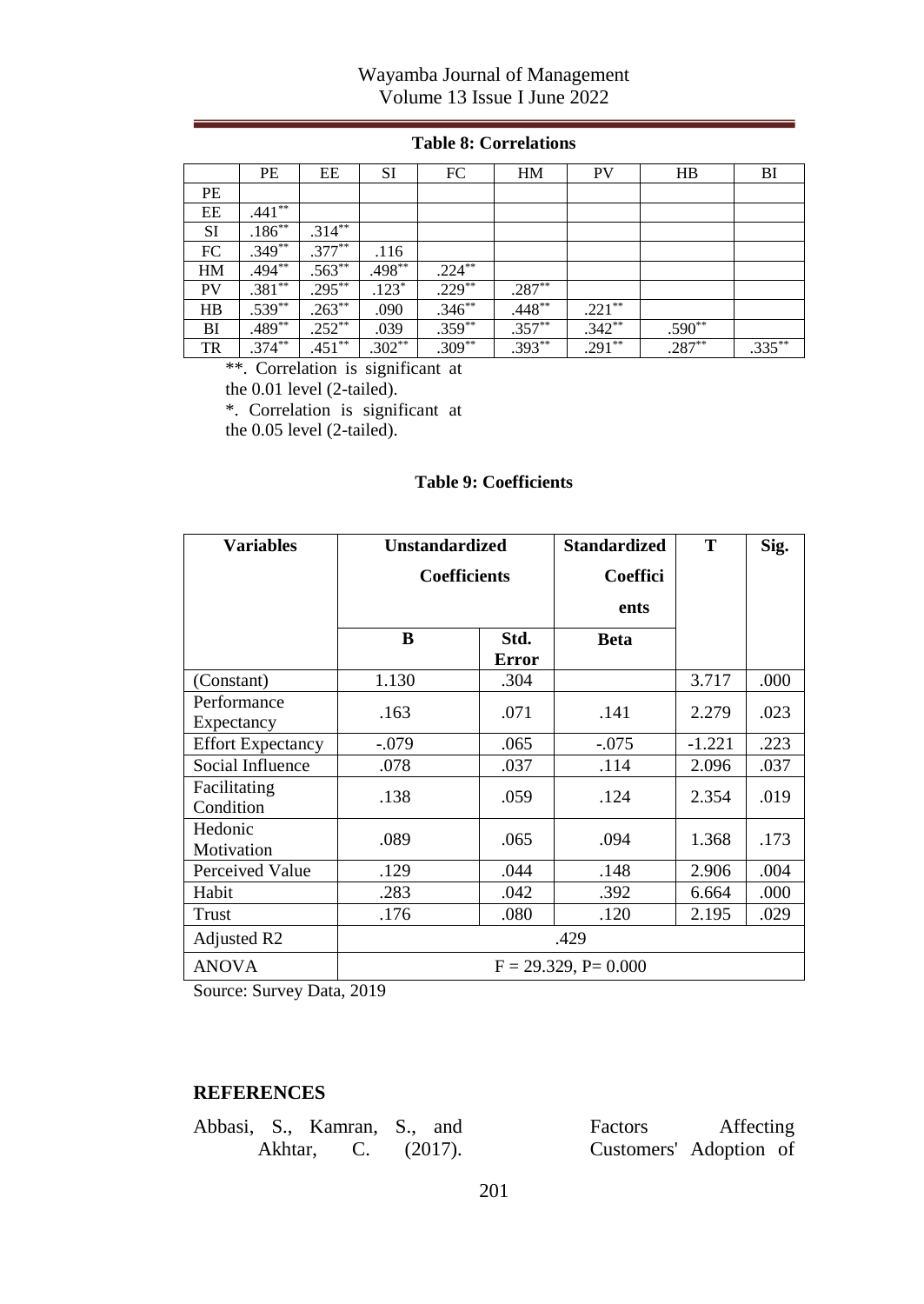| Internet Banking in                | Ala |
|------------------------------------|-----|
| Pakistan, Pakistan                 |     |
| Administrative Review,             |     |
| $1(2)$ , 115-129.                  |     |
| Aboobucker, I., and Bao, Y.        |     |
| (2018). What obstruct              |     |
| customer acceptance of             |     |
| banking?<br>internet               |     |
| Security and privacy,              |     |
| risk, turst and website            |     |
| usability and the role of          |     |
| moderators, The Journal            |     |
| of High Technology                 | Au  |
| Management Research,               |     |
| 29(1), 109-123.                    |     |
| AbuShanab, E., and Pearson, J.     |     |
| M. (2007). Internet                |     |
| banking in Jordan: The             | Bap |
| unified theory<br>οf               |     |
| acceptance and use of              |     |
| technology (UTAUT)                 |     |
| perspective, Journal of            |     |
| Systems and information            |     |
| Technology, 9(1), 78-97.           |     |
| I. (1991). The theory of<br>Ajzen, |     |
| planned behaviour,                 |     |
| Organizational                     |     |
| Behaviour and Human                | Ber |
| Decision Processes,                |     |
| $50(2)$ , 179-211.                 |     |
| Ajzen, I., & Fishbein, M. (1980).  |     |
| Understanding attitudes            |     |
| and predicting social              |     |
| behaviour, Prentice-Hall.          |     |
| Alwan, H. A., and Al-Zu bi, A. I.  | Bοε |
| (2016). Determinants of            |     |
| <b>Banking</b><br>Internet         |     |
| Adoption<br>Among                  |     |
| of<br>Customers                    |     |
| Commercial Banks;<br>An            |     |
| Empirical Study in th              |     |
| Jordanina Bankin Sector,           |     |
| International Journal of           |     |
| Business Management,               |     |
| $11(3)$ , 95-104.                  | Bhi |

Alalwan, A. A., Dwivedi, Y. K., Rana, N. P., and Algharabat, R. (2018). Examining factors influencing Jordanian customers' intentions and adoption of internet banking: Extending UTAUT2 with risk, *Journal of Retailing and Consumer Services, 40,* 125-138.

- er, R., and Böhme, R.  $(2020)$ . The technology of retail central bank digital currency, *BIS Quarterly Review*.
- Baptista, G., and Oliveira, T. (2015). Understanding mobile banking: The unified theory of acceptance and use of technology combined with cultural moderators, *Computers in Human Behavior, 50,* 418-430.
- ger, A. (2003). The Economic Effects of Techonological Progress: Evidence from the Banking Industry, *Journal of Money, Credit and Banking, 35*(2), 141- 176.
- ateng, H., Dorson, T. A., Adam, D. R., and Okoe, A. F. (2016). Assessing the determinants of internet banking adoption intentions: A social cognitive theory perspective. *Computer in Human Behavior, 65*, 468-478.
- uvana, R. (2020). Blockchain as a disruptive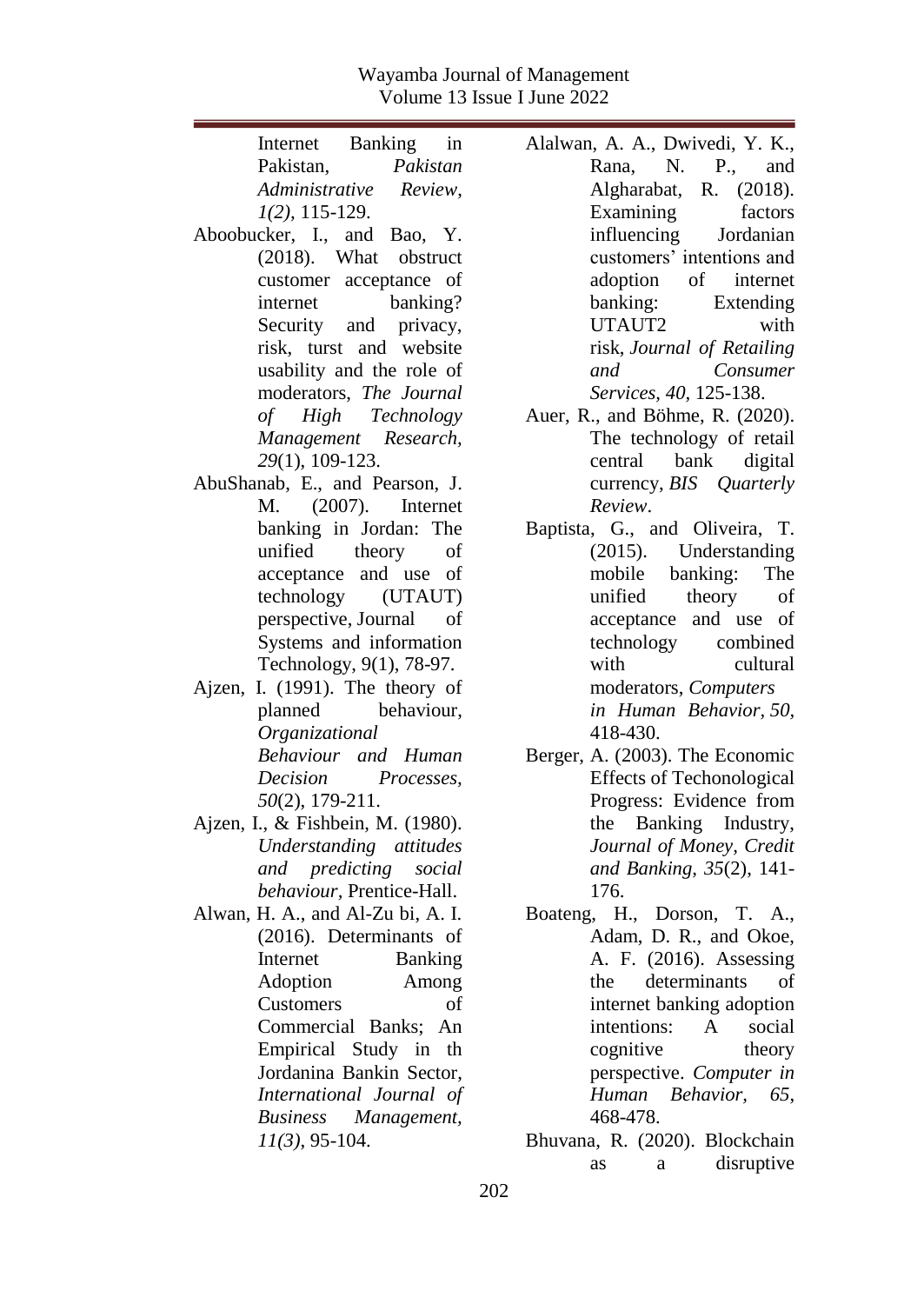technology in healthcare and financial services-a review based analysis on current implementations, *International Journal of Applied Engineering and Management Letters, 4(1),* 142-155.

- Bradley, L., and Steward, K. (2002). A Delphi study of the drivers and inhibitors of Internet Banking, *International Journal of Bank Marketing, 20*(6), 250-260.
- Camilleri, S. J., and Grech, G. (2017). The relevance of age categories in explaining internet banking adoption rates and customers' attitudes towards the service. Camilleri, 29-47.
- Central Bank of Sri Lanka. (2018). Annual Report. Colombo.
- Chaouali, W., Yahia, I. B., and Souiden, N. (2016). The interplay of counterconformity motivation, social influence, and trust in customers' intention to adopt Internet banking services: The case of an emerging country, *Journal of Retailing and Consumer Services, 28*, 209-218.
- Cudjoe, A. G., Anim, P. A., and Nyanyofio, J. G. (2015). Determinants of Mobile Banking Adoptionin the Ghanaian Banking Industry: A Case of Access Bank Ghana Limited, *Journal of*

*Computer and Communications*, 1-19.

- Curran, J. M., and Meuter, M. L. (2007). Encouraging Existing Customers to Switch to Self-Service Technologies: Put a Little Fun in their lives, *Journal of Marketing Theory and Practice, 15*(4), 283-298.
- Davis, F. D. (1989). Perceived Usefulness, Perceived Ease of Use, and User Acceptance of Information Technology, *MIS Quarterly, 13*(3), 319-340.
- Davis, F. D., Bagozzi, P. R., and Warshaw, P. R. (1992). Extrinsic and Intrinsic Motivation to Usec Computers in the Workplace, *Journal of Applied Social Psychology, 22(14),* 1111-1132.
- Del Gaudio, B. L., Porzio, C., Sampagnaro, G., and Verdoliva, V. (2021). How do mobile, internet and ICT diffusion affect the banking industry? An empirical analysis, *European Management Journal, 39(3)*, 327-332.

Foon, Y. S., and Fah, B. C. Y. (2011). Internet banking adoption in Kuala Lumpur: an application of UTAUT model, *International Journal of Business and Management, 6(4),* 161.

Firdous, S., and Farooqi, R. (2017). Impact of internet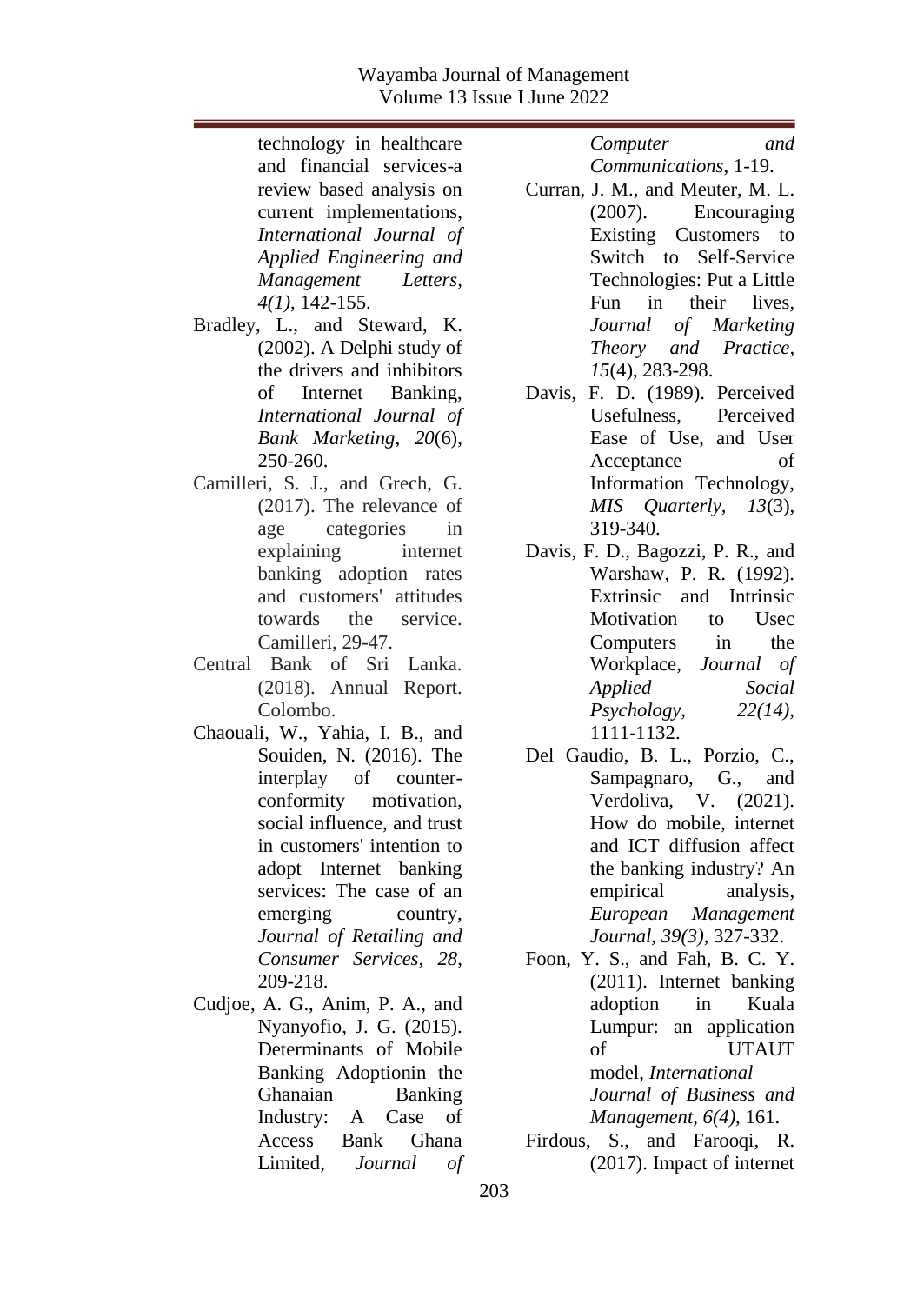banking service quality on customer satisfaction,<br>Journal of Internet *Journal of Internet Banking and Commerce, 22(1).* Gardner, B. (2015). A review and analysis of the use of 'habit'in understanding, predicting and influencing health-related behaviour, *Health psychology review, 9(3),* 277-295. Gefen, D., Karahanna, E., and Straub, D. W. (2003). Trust and TAM in Online Shopping: An Integrated Model, *MIS Quarterly, 27*(1), 51-90. Gopalakrishnan, S., Wischnevsky, J. D., & Damanpour, F. (2003). A multilevel analysis of factors influencing the adoption of internet banking, *IEEE Transactions on Engineering Management, 50(4),* 413- 426. Grimm, M., Harttgen, K., Klasen, S., and Misselhorn, M. (2010). Inequality in Human Development: An Empirical Assessment of 32 Countries, *Social Indicator Research, 97(2)*, 191-211. Hamadi, C. (2010). The Impact of Quality of Online Banking on Customer Commitment. *CIBIMA.* Jeyaraj, A., Rottman, J. W., and Lacity, M. C. (2006). A review of the predictors, linkages, and biases in IT

innovation adoption research, *Journal of Information Technology, 21(1),* 1-23.

Kariyawasam, N. J., and Jayasiri, N. K. (2016). Awareness and usage of internet banking facilities in Sri Lanka, *International Journal of Scientific and Innovative Technology, 6(6),* 173- 190.

Hutchinson, D., and Warren, M. (2003). Security for internet banking: a framework, *Logistics information management, 16(1),* 64- 73.

Khater, A. H. O. (2016). Customers' Acceptance of Internet Banking Service in Sudan by Using Unified Theory of Acceptance and Use of Technology (UTAUT) model, *Doctoral dissertation, Sudan University of Science and Technology*.

Kuisma, T., Laukkanen, T., and Hiltunen, M. (2007). Mapping the reasons for resistance to Internet Banking; a means-end approach, *International Journal of Infromation Management, 27(2),* 75- 85.

Lee, M. C. (2009). Factors influancing the adoption of internet banking: an integration of TAM and TPB with percieved risk and perceived benefit,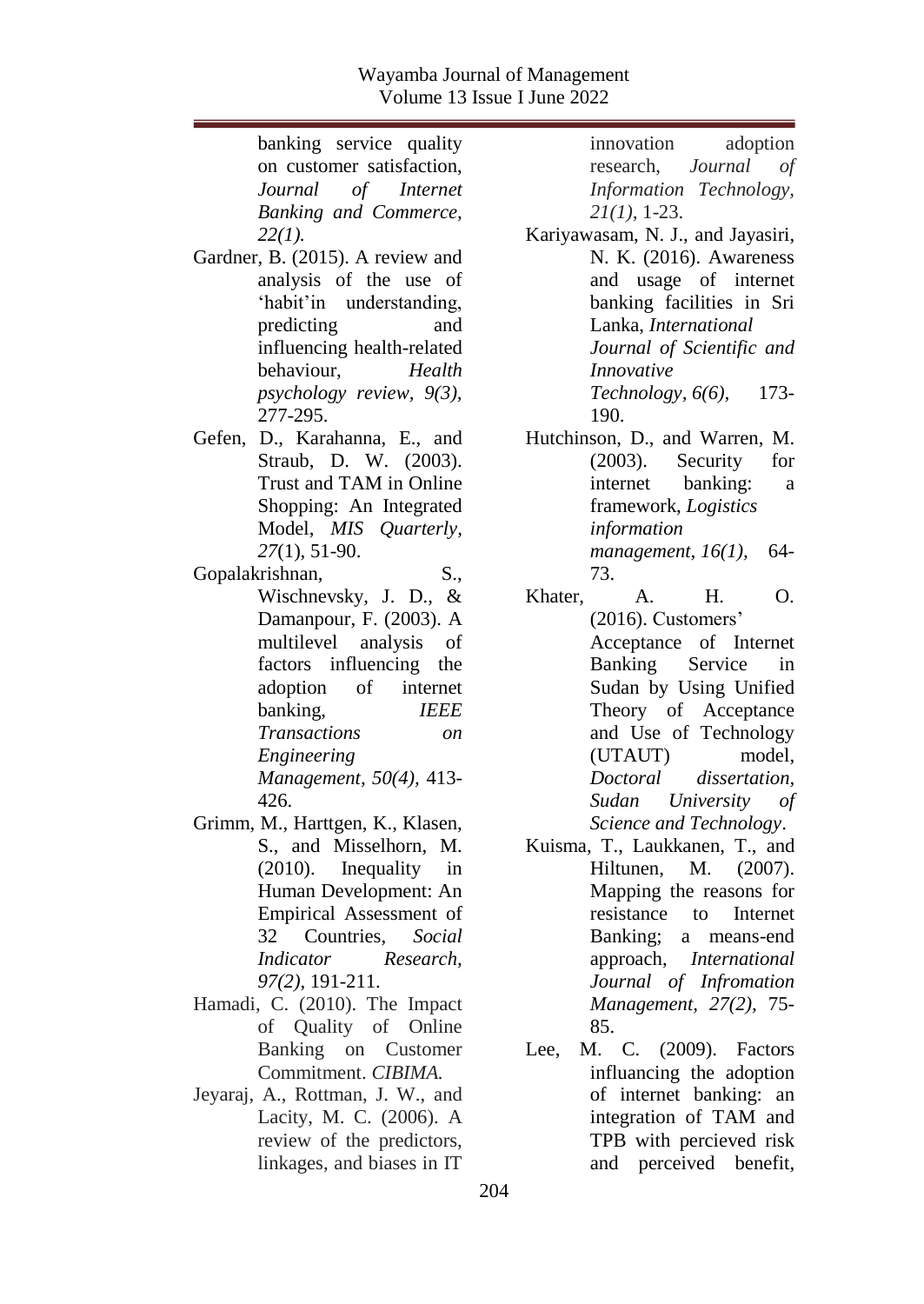| Electronic                         | Commerce |
|------------------------------------|----------|
| Research                           | and      |
| Application, $8(3)$ , 130-<br>141. |          |

- Liao, S., Shao, Y. P., Wang, H., and Chen, A. (1999). The adoption of virtual banking: an emperical study, *International Journal of Infromation Management*, 63-74.
- Malhotra, P., and Singh, B. (2007). Determinants of internet banking adoption by banks in India, Internet Research.
- Mamode, N., Emmambokus, N., and Khan, N. A. (2011). Customer Adoption of Internet Banking in Mauritius. Global Business and Management Research: *An International Journal, 2(2).*
- Martins, C., Oliveira, T., & Popovic, A. (2014). Understanding the Internet banking adoption: A unified theory of acceptance and use of technology and perceived risk application, *International Journal of Information Management, 34*, 1-13.
- Nayanajith, G., Damunupola, K. A., and Ventayen, R. J. M. (2019). Website Usability, Perceived Usefulness and Adoption of Internet Banking Services in the Context of Sri Lankan Financial Sector, *Asian Journal of*

*Business and Technology Studies, 2(1),* 28-38.

- Nasri, W. (2011). Factors influancing the adoption of internet banking in Tunisia, *International Journal of Information Management, 6(8),* 143- 160.
- Nor, K. M., and Pearson, J. M. (2015). The influence of trust on internet banking acceptance, *The Journal of Internet Banking and Commerce,* 2007.
- Polasik, M., and Wisniewski, T. P. (2009). Empirical analysis of internet banking adoption in Poland, *International Journal of bank marketing*.
- Popkova, E. (2014). New Propsects of Economic Growth in Context of Underdevelopment Whirlpools Phenomena, *Applied Econometircs and International Development 14(1),* 5-25.
- Premarathne, W., and Gunathilake, M. M. (2016). Consumer Adoption of Internaet Banking in Sri Lanka, *International Jouranl of Advanced Research, 4(11),* 758-765.
- Priyangika, R. D., Perera, M. S., and Rajapakshe, D. (2017). An Emperical Investigation on Customer Attitude and Intention Towards Internet Banking: A Case of Licensed Commerical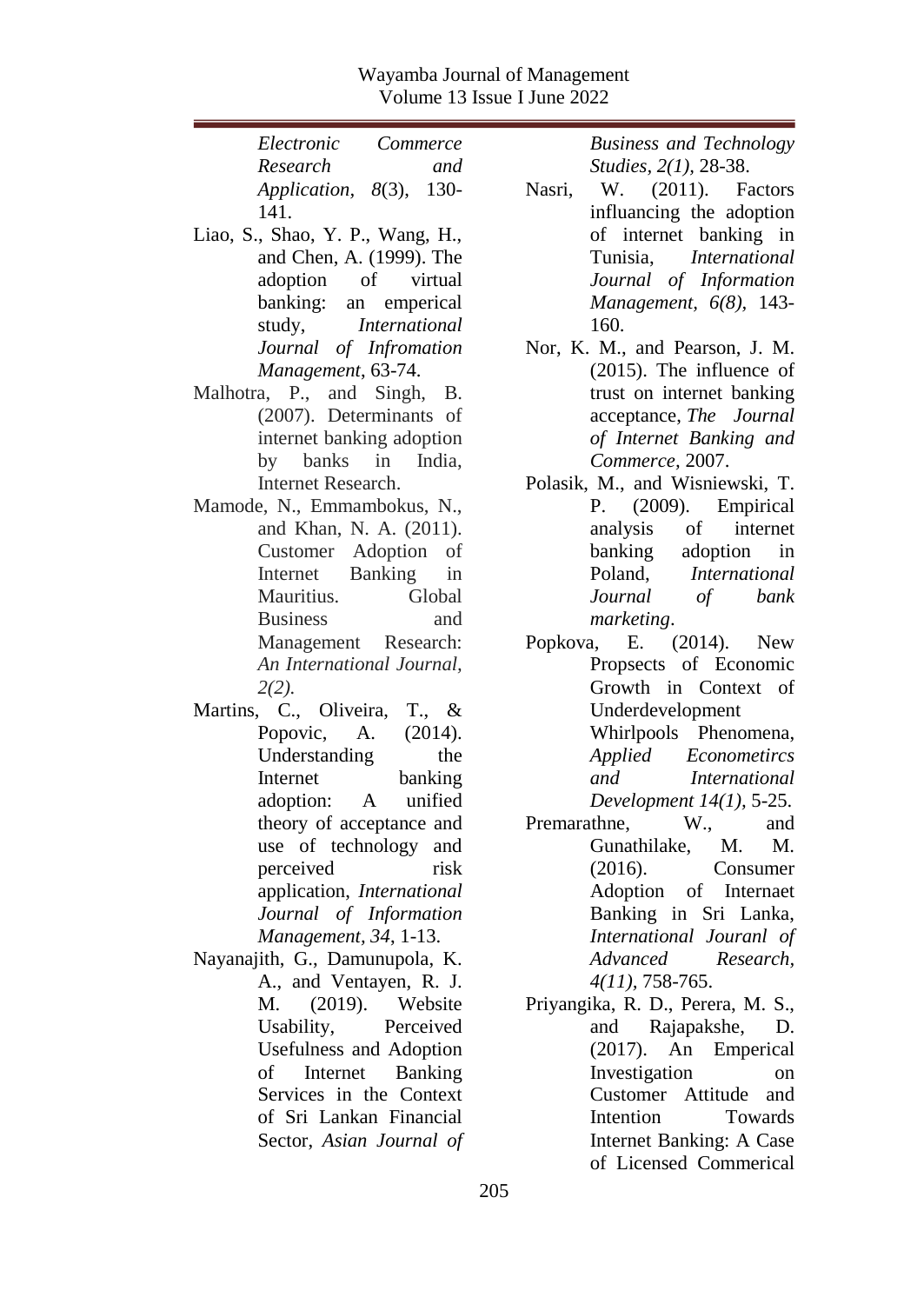banks in Colombo District, Sri Lanka, *13th International Conference on Business Management (ICBM) 2016.* Colombo: University of Sri Jayawardenapura.

- Rahi, S., and Abd. Ghani, M. (2019). Investigating the role of UTAUT and eservice quality in internet banking adoption setting, *The TQM Journal, 31(3),* 491-506.
- Rahi, S., Ghani, M., Alnaser, F., and Ngah, A. (2018). Investigating the role of unified theory of acceptance and use of technology (UTAUT) in internet banking adoption context, *Management Science Letters, 8(3),* 173-186.
- Rahmath, S., and Hema, D. (2011). Internet Banking adoption in an emerging economy: *International Arab journal of e. Technology, 2(1),* 250- 289.
- Reis, Z. A., Gulsecen, S., and Bayrakdar, B. (2011). To develop an eductaion system for secure internet banking: GIBES. *Procedia Computer Science, 3*, 1333-1340.
- Rogers, E. M. (1985). The diffusion of home computers among households in Silicon Valley, *Marriage & Family Review, 8(1-2),* 89-101.

Roy, S. K., Kesharwani, A., and Bisht, S. S. (2012). The impact of trust and perceived risk on internet banking adoption in India, *International Journal of Bank Marketing.*

- Roy, S. K., Balaji, M. S., Kesharwani, A., and Sekhon, H. (2017). Predicting Internet banking adoption in India: A perceived risk perspective, *Journal of Strategic Marketing, 25(5-6),* 418-438.
- Safeena, R., Date, H., and Kammani, A. (2011). Internet Banking Adoption in an Emerging Economy: Indian Consumer's Perspective, *International Arab Journal of e-Techonology, 2(1),* 56- 75.
- Samarasinghe, R. (2012). The Influence of Cultural Values and Environmental Attitudes on Green Consumer Behaviour, *International Journal of Behavioural Science, 7(1)*, 83-98.
- Sethi, P., Chakrabarti, D., and Bhattachariee, S. (2020). Globalization, financial development and economic growth: Perils on the environmental sustainability of an emerging economy, *Journal of Policy Modeling, 42(3),* 520-535.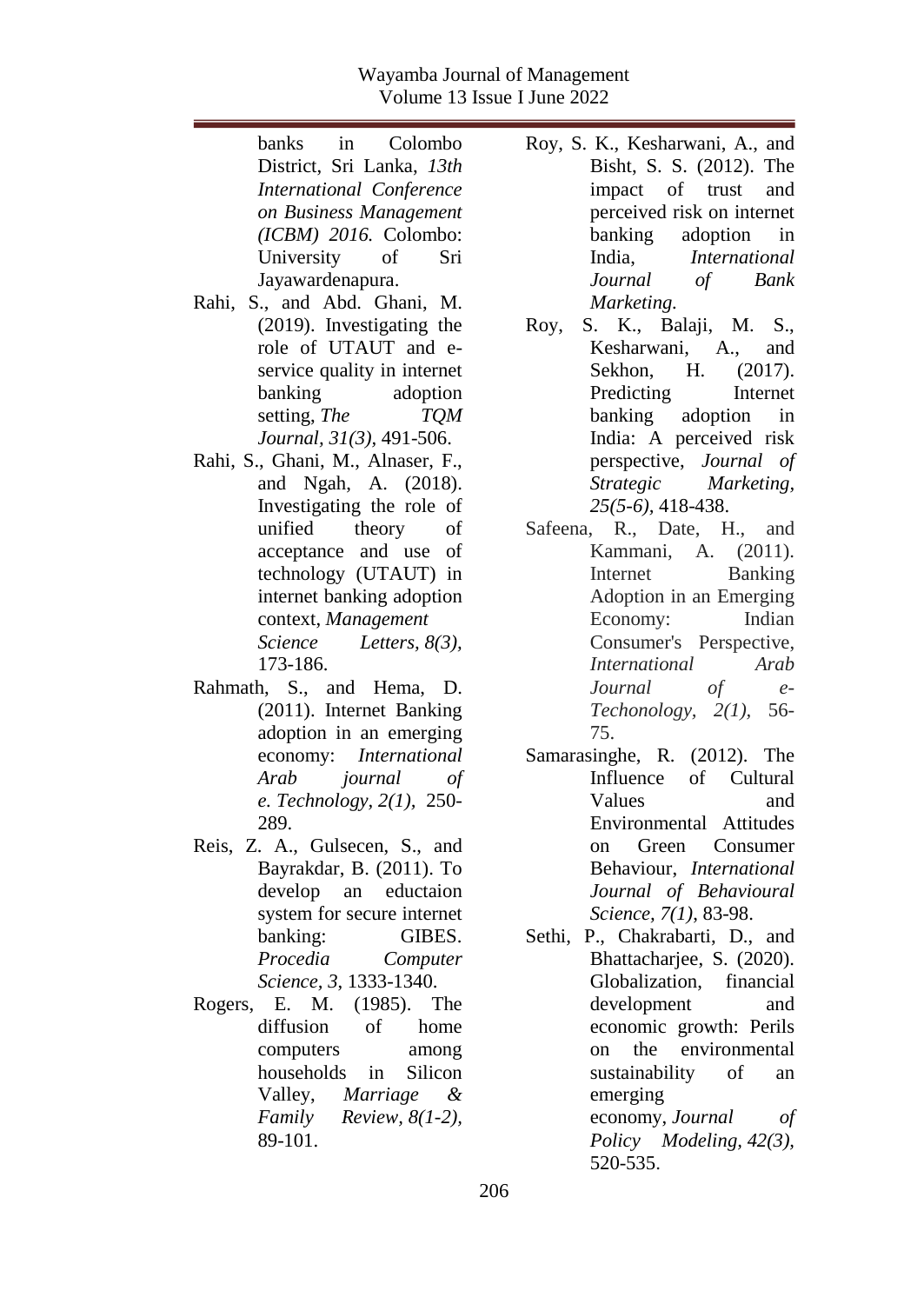| Singhal, D., and Padhmanabhan,    | (2003). Determinants of         |
|-----------------------------------|---------------------------------|
| V. (2008). A Study on             | of<br>user<br>acceptance        |
| Customer Perception               | Internet banking:<br>an         |
| Internet<br>Towards               | empirical                       |
| Banking: Identifying              | study, International            |
| Major<br>Contributing             | journal of service              |
| Factors, The Journal of           | industry                        |
| Nepalese Business                 | management, $14(5)$ , 501-      |
| Studies, 1, 101-111.              | 519.                            |
| Taylor, S., and Todd, P. (1995).  | C. S., Douglas, G.,<br>Weir,    |
| Decomposition<br>and              | Carruthers, M., and Jack,       |
| crossover effects in the          | M. (2009). User                 |
| theory of planned                 | perceptions of Security,        |
| behavior: A study of              | Convenience<br>and              |
| adoption<br>consumer              | usability for ebanking          |
| intentions. International         | authentication<br>tokens.       |
| Journal of Research in            | Computer & Security,            |
| Marketing, 12(2), 137-            | $28(2)$ , 47-62.                |
| 155.                              | Yaseen, S. G., and El Qirem, I. |
| Venkatesh, V., and Davis, F. D.   | A. (2018). Intention to         |
| (2000). A Theoretical             | use e-banking services in       |
| Extension<br><sub>of</sub><br>the | the Jordanian commercial        |
| Technology Acceptance             | banks,<br><i>International</i>  |
| Model:<br>Four                    | Journal of Bank                 |
| Longitudinal Field                | Marketing.                      |
| Studies, Management               | Yuan, S., Liu, Y., Yao, T., and |
| Science, 46(2), 186-204.          | Liu, J. (2014). An              |
| Venkatesh, V., Morris, M. G.,     | investigation of users'         |
| Davis, G. B., and Davis,          | continuance intention           |
| F. D. (2003). User                | towards mobile banking          |
| of<br>Acceptance                  | in China, SAGE Journal.         |
| Information Technology:           | M., and Gharleghi, B.<br>Zahir, |
| Toward a Unified View,            | $(2015)$ . Adoption<br>of       |
| MIS Quarterly, 27(3),             | internet banking<br>in          |
| 425-478.                          | Maldives, the most              |
| Venkatesh, V., Thong, J. Y., and  | important                       |
| X.<br>Xin,<br>(2012).             | determinants. Asian             |
| Consumer<br>Acceptance            | Social<br>Science, $11(2)$ ,    |
| and Use of Information            | 181-189.                        |
| Technology: Extending             | Zhou, T., Lu, Y., and Wang, B.  |
| The Unifined Theory of            | (2010). Integrating TTF         |
| Acceptance and Use of             | and UTAUT to explain            |
| Technology,<br><b>MIS</b>         | mobile<br>banking<br>user       |
| Quarterly, 36, 157-178.           | adoption, Computers in          |
| Wang, Y. S., Wang, Y. M., Lin,    | human behavior, 26(4),          |
| H. H., and Tang, T. I.            | 760-767.                        |